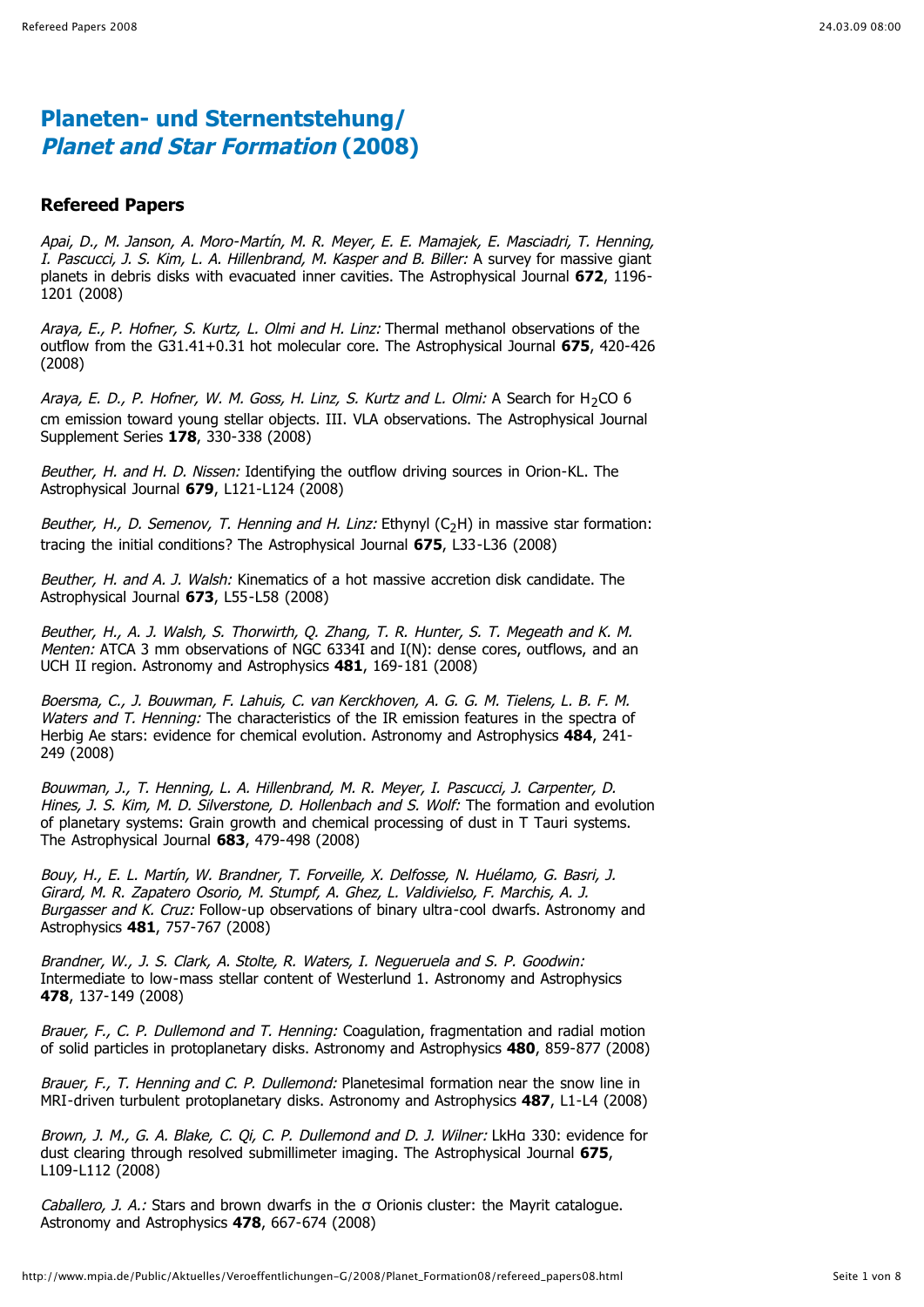Caballero, J. A.: Spatial distribution of stars and brown dwarfs in  $\sigma$  Orionis. Monthly Notices of the Royal Astronomical Society **383**, 375-382 (2008)

Caballero, J. A., A. J. Burgasser and R. Klement: Contamination by field late-M, L, and T dwarfs in deep surveys. Astronomy and Astrophysics **488**, 181-190 (2008)

Caballero, J. A. and E. Solano: Young stars and brown dwarfs surrounding Alnilam ( $\epsilon$ ) Orionis) and Mintaka (δ Orionis). Astronomy and Astrophysics 485, 931-949 (2008)

Campbell, M. F., T. K. Sridharan, H. Beuther, J. H. Lacy, J. L. Hora, Q. Zhu, M. Kassis, M. Saito, J. M. De Buizer, S. H. Fung and L. C. Johnson: Mid-infrared photometry and spectra of three high-mass protostellar candidates at IRAS 18151-1208 and IRAS 20343+4129. The Astrophysical Journal **673**, 954-967 (2008)

Carmona, A., M. E. van den Ancker, T. Henning, M. Goto, D. Fedele and B. Stecklum: A search for near-infrared molecular hydrogen emission in the CTTS LkHa 264 and the debris disk 49 Ceti. Astronomy and Astrophysics **478**, 795-795 (2008)

Carmona, A., M. E. van den Ancker, T. Henning, Y. Pavlyuchenkov, C. P. Dullemond, M. Goto, W. F. Thi, J. Bouwman and L. B. F. M. Waters: A search for mid-infrared molecular hydrogen emission from protoplanetary disks. Astronomy and Astrophysics **477**, 839-852 (2008)

Carpenter, J. M., J. Bouwman, M. D. Silverstone, J. S. Kim, J. Stauffer, M. Cohen, D. C. Hines, M. R. Meyer and N. Crockett: The formation and evolution of planetary systems: description of the SPITZER Legacy Science database. The Astrophysical Journal Supplement Series **179**, 423-450 (2008)

Chen, X., T. L. Bourke, R. Launhardt and T. Henning: SMA CO (2-1) observations of CG 30: A protostellar binary system with a high-velocity quadrupolar molecular outflow. The Astrophysical Journal **686**, L107-L110 (2008)

Chen, X., R. Launhardt, T. L. Bourke, T. Henning and P. J. Barnes: ATCA and SPITZER observations of the binary protostellar systems CG 30 and BHR 71. The Astrophysical Journal **683**, 862-875 (2008)

Clark, D. M., S. S. Eikenberry, B. R. Brandl, J. C. Wilson, J. C. Carson, C. P. Henderson, T. L. Hayward, D. J. Barry, A. F. Ptak and E. J. M. Colbert: A first estimate of the X-ray binary frequency as a function of star cluster mass in a single galactic system. The Astrophysical Journal **678**, 798-803 (2008)

Crapsi, A., E. F. van Dishoeck, M. R. Hogerheijde, K. M. Pontoppidan and C. P. Dullemond: Characterizing the nature of embedded young stellar objects through silicate, ice and millimeter observations. Astronomy and Astrophysics **486**, 245-254 (2008)

Crida, A., Z. Sándor and W. Kley: Influence of an inner disc on the orbital evolution of massive planets migrating in resonance. Astronomy and Astrophysics **483**, 325-337 (2008)

D'Angelo, C., D. Giannios, C. Dullemond and H. Spruit: Soft X-ray components in the hard state of accreting black holes. Astronomy and Astrophysics **488**, 441-450 (2008)

Daddi, E., H. Dannerbauer, D. Elbaz, M. Dickinson, G. Morrison, D. Stern and S. Ravindranath: Vigorous star formation with low efficiency in massive disk galaxies at  $z =$ 1.5. The Astrophysical Journal **673**, L21-L24 (2008)

Dai, X., P. M. Garnavich, J. L. Prieto, K. Z. Stanek, C. S. Kochanek, J. Bechtold, N. Bouche, P. Buschkamp, E. Diolaiti, X. Fan, E. Giallongo, R. Gredel, J. M. Hill, L. Jiang, C. McClelland, P. Milne, F. Pedichini, R. W. Pogge, R. Ragazzoni, J. Rhoads, R. Smareglia, D. Thompson and R. M. Wagner: Go long, go deep: finding optical jet breaks for Swift-era GRBs with the LBT. The Astrophysical Journal **682**, L77-L80 (2008)

Dannerbauer, H., F. Walter and G. Morrison: Interferometric detections of GOODS 850-5 at 1 mm and 1.4 GHz. The Astrophysical Journal **673**, L127-L130 (2008)

Dominik, C. and C. P. Dullemond: Coagulation of small grains in disks: the influence of residual infall and initial small-grain content. Astronomy and Astrophysics **491**, 663-670 (2008)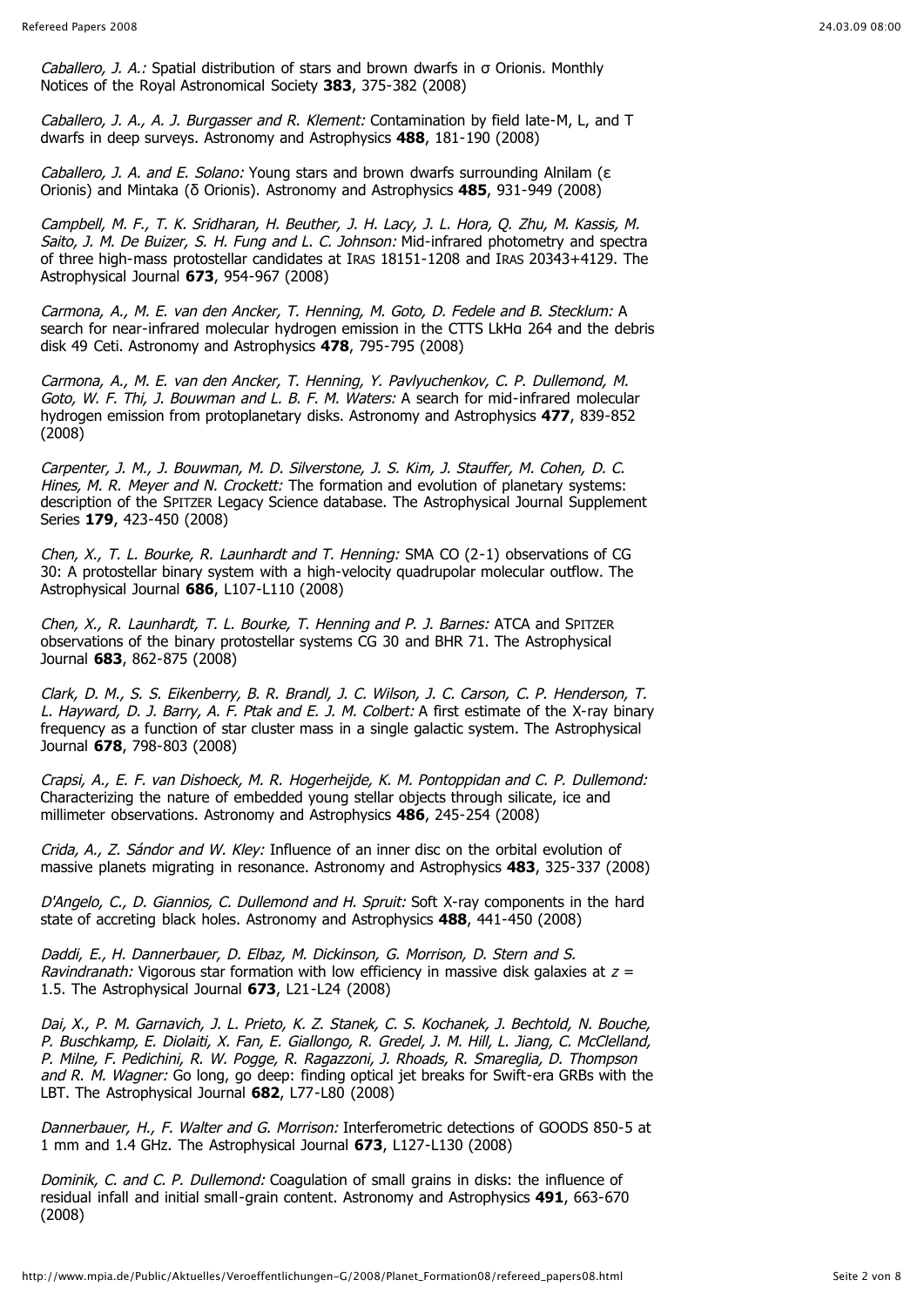Dullemond, C., Y. Pavlyuchenkov, D. Apai and K. Pontoppidan: Structure and evolution of protoplanetary disks. Journal of Physics Conference Series **131**, 02018 1-9 (2008)

Dullemond, C. P. and C. Dominik: Size-sorting dust grains in the surface layers of protoplanetary disks. Astronomy and Astrophysics **487**, 205-209 (2008)

Dutrey, A., S. Guilloteau, V. Piétu, E. Chapillon, F. Gueth, T. Henning, R. Launhardt, Y. Pavlyuchenkov, K. Schreyer and D. Semenov: Cavities in inner disks: the GM Aurigae case. Astronomy and Astrophysics **490**, L15-L18 (2008)

Endl, M. and M. Kürster: Toward detection of terrestrial planets in the habitable zone of our closest neighbor: proxima Centauri. Astronomy and Astrophysics **488**, 1149-1153 (2008)

Fedele, D., M. E. van den Ancker, B. Acke, G. van der Plas, R. van Boekel, M. Wittkowski, T. Henning, J. Bouwman, G. Meeus and P. Rafanelli: The structure of the protoplanetary disk surrounding three young intermediate mass stars. II. Spatially resolved dust and gas distribution. Astronomy and Astrophysics **491**, 809-820 (2008)

Frey, S., L. I. Gurvits, Z. Paragi, L. Mosoni, M. A. Garrett and S. T. Garrington: Deep extragalactic VLBI-optical survey (DEVOS). II. Efficient VLBI detection of SDSS quasars. Astronomy and Astrophysics **477**, 781-787 (2008)

Geißler, K., G. Chauvin and M. F. Sterzik: Mid-infrared imaging of brown dwarfs in binary systems. Astronomy and Astrophysics **480**, 193-198 (2008)

Goldman, B., H. Bouy, M. R. Zapatero Osorio, M. B. Stumpf, W. Brandner and T. Henning: Binarity at the L/T brown dwarf transition. Adaptive optics search for companions. Astronomy and Astrophysics **490**, 763-768 (2008)

Goldman, B., M. C. Cushing, M. S. Marley, É. Artigau, K. S. Baliyan, V. J. S. Béjar, J. A. Caballero, N. Chanover, M. Connelley, R. Doyon, T. Forveille, S. Ganesh, C. R. Gelino, H. B. Hammel, J. Holtzman, S. Joshi, U. C. Joshi, S. K. Leggett, M. C. Liu, E. L. Martín, V. Mohan, D. Nadeau, R. Sagar and D. Stephens: CLOUDS search for variability in brown dwarf atmospheres. Infrared spectroscopic time series of L/T transition brown dwarfs. Astronomy and Astrophysics **487**, 277-292 (2008)

Goto, M., T. Usuda, T. Nagata, T. R. Geballe, B. J. McCall, N. Indriolo, H. Suto, T. Henning, C. P. Morong and T. Oka: Absorption line survey of  $H^{+3}$  toward the Galactic center sources. II. Eight infrared sources within 30 pc of the Galactic center. The Astrophysical Journal **688**, 306-319 (2008)

Gouliermis, D. A., Y.-H. Chu, T. Henning, W. Brandner, R. A. Gruendl, E. Hennekemper and F. Hormuth: NGC 346 in the Small Magellanic Cloud. IV. Triggered star formation in the H II region N66. The Astrophysical Journal **688**, 1050-1059 (2008)

Güdel, M., K. R. Briggs, T. Montmerle, M. Audard, L. Rebull and S. L. Skinner: Milliondegree plasma pervading the extended Orion Nebula. Science **319**, 309-312 (2008)

Güdel, M., S. L. Skinner, M. Audard, K. R. Briggs and S. Cabrit: Discovery of a bipolar Xray jet from the T Tauri star DG Tauri. Astronomy and Astrophysics **478**, 797-807 (2008)

Gurney, M., R. Plume and D. Johnstone: Molecular tracers of embedded star formation in Ophiuchus. Publications of the Astronomical Society of the Pacific **120**, 1193-1206 (2008)

Hennekemper, E., D. A. Gouliermis, T. Henning, W. Brandner and A. E. Dolphin: NGC 346 in the Small Magellanic Cloud. III. Recent star formation and stellar clustering properties in the bright H II region N66. The Astrophysical Journal **672**, 914-929 (2008)

Hennemann, M., S. M. Birkmann, O. Krause and D. Lemke: An infrared-submillimeter study of starforming regions selected by the ISOSS 170 m survey. Astronomy and Astrophysics **485**, 753-763 (2008)

Herbst, W., C. M. Hamilton, K. Leduc, J. N. Winn, C. M. Johns-Krull, R. Mundt and M. Ibrahimov: Reflected light from sand grains in the terrestrial zone of a protoplanetary disk. Nature **452**, 194-197 (2008)

Hillenbrand, L. A., J. M. Carpenter, J. S. Kim, M. R. Meyer, D. E. Backman, A. Moro-Martín,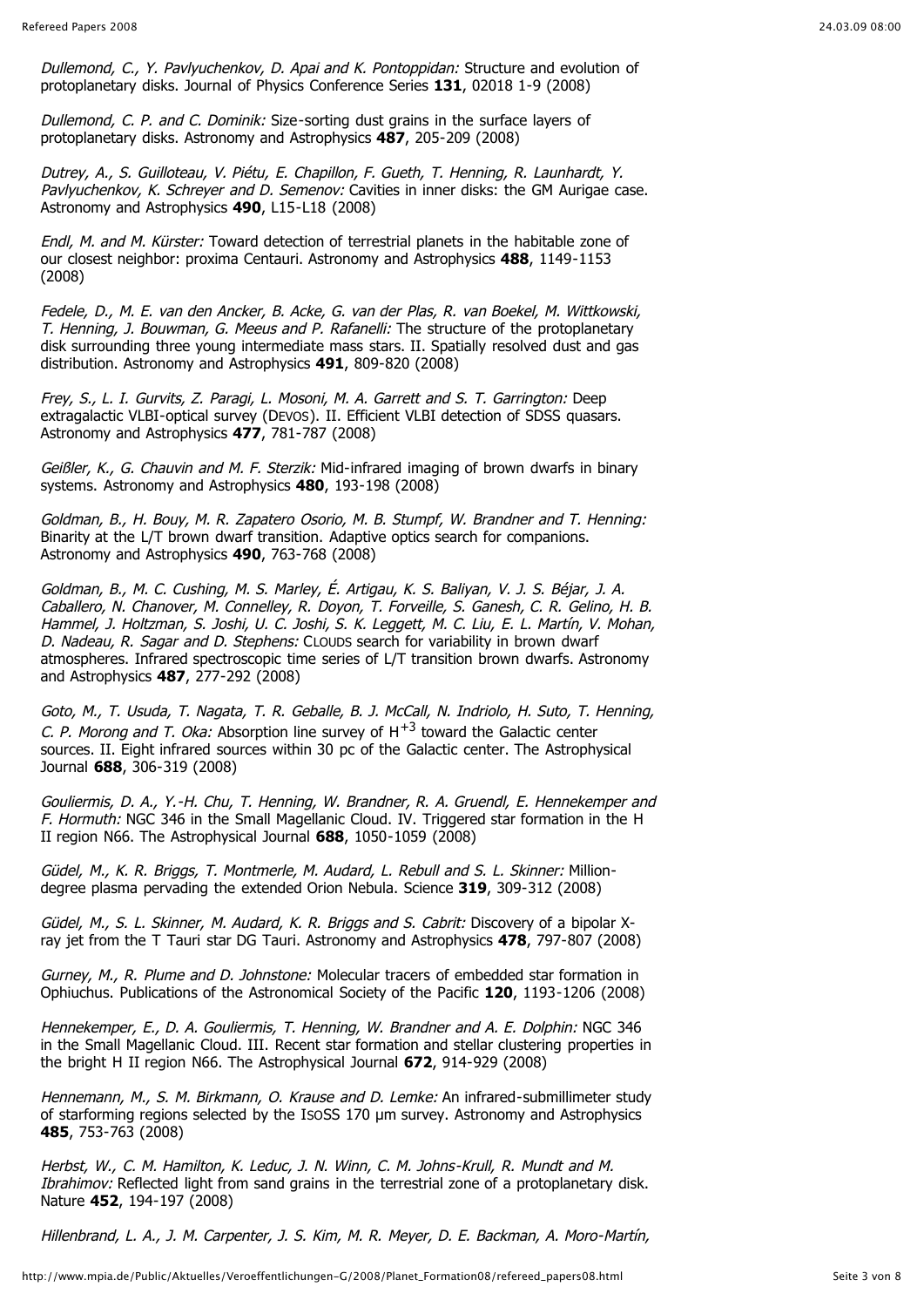D. J. Hollenbach, D. C. Hines, I. Pascucci and J. Bouwman: The complete Census of 70 m-bright debris disks within "the formation and evolution of planetary systems" SPITZER Legacy Survey of Sun-like stars. The Astrophysical Journal **677**, 630-656 (2008)

Jäger, C., H. Mutschke, T. Henning and F. Huisken: Spectral properties of gas-phase condensed fullerene-like carbon nanoparticles from far-ultraviolet to infrared wavelengths. The Astrophysical Journal **689**, 249-259 (2008)

Janson, M., W. Brandner and T. Henning: Integral field spectroscopy of L449-1. A test case for spectral differential imaging with SINFONI. Astronomy and Astrophysics **478**, 597- 603 (2008)

Janson, M., S. Reffert, W. Brandner, T. Henning, R. Lenzen and S. Hippler: A comprehensive examination of the  $\varepsilon$  Eridani system. Verification of a 4 micron narrowband high-contrast imaging approach for planet searches. Astronomy and Astrophysics **488**, 771-780 (2008)

Joergens, V.: Binary frequency of very young brown dwarfs at separations smaller than 3 AU. Astronomy and Astrophysics **492**, 545-555 (2008)

Johansen, A., F. Brauer, C. Dullemond, H. Klahr and T. Henning: A coagulationfragmentation model for the turbulent growth and destruction of preplanetesimals. Astronomy and Astrophysics **486**, 597-611 (2008)

Johansen, A. and Y. Levin: High accretion rates in magnetised Keplerian discs mediated by a Parker instability driven dynamo. Astronomy and Astrophysics **490**, 501-514 (2008)

Kim, Y., G. H. Rieke, O. Krause, K. Misselt, R. Indebetouw and K. E. Johnson: Structure of the interstellar medium around Cas A. The Astrophysical Journal **678**, 287-296 (2008)

Klahr, H. and A. Johansen: Gravoturbulent planetesimal formation. Physica Scripta Volume T **130**, 4018 (2008)

Köhler, R., R. Neuhäuser, S. Krämer, C. Leinert, T. Ott and A. Eckart: Multiplicity of young stars in and around R Coronae Australis. Astronomy and Astrophysics **488**, 997-1006 (2008)

Köhler, R., T. Ratzka, T. M. Herbst and M. Kasper: Orbits and masses in the T Tauri system. Astronomy and Astrophysics **482**, 929-938 (2008)

Kóspál, Á., P. Ábrahám, D. Apai, D. R. Ardila, C. A. Grady, T. Henning, A. Juhász, D. W. Miller and A. Moór: High-resolution polarimetry of Parsamian 21: revealing the structure of an edge-on FUOri disc. Monthly Notices of the Royal Astronomical Society **383**, 1015-1028 (2008)

Kowalski, M., D. Rubin, G. Aldering, R. J. Agostinho, A. Amadon, R. Amanullah, C. Balland, K. Barbary, G. Blanc, P. J. Challis, A. Conley, N. V. Connolly, R. Covarrubias, K. S. Dawson, S. E. Deustua, R. Ellis, S. Fabbro, V. Fadeyev, X. Fan, B. Farris, G. Folatelli, B. L. Frye, G. Garavini, E. L. Gates, L. Germany, G. Goldhaber, B. Goldman, A. Goobar, D. E. Groom, J. Haissinski, D. Hardin, I. Hook, S. Kent, A. G. Kim, R. A. Knop, C. Lidman, E. V. Linder, J. Mendez, J. Meyers, G. J. Miller, M. Moniez, A. M. Mourão, H. Newberg, S. Nobili, P. E. Nugent, R. Pain, O. Perdereau, S. Perlmutter, M. M. Phillips, V. Prasad, R. Quimby, N. Regnault, J. Rich, E. P. Rubenstein, P. Ruiz-Lapuente, F. D. Santos, B. E. Schaefer, R. A. Schommer, R. C. Smith, A. M. Soderberg, A. L. Spadafora, L. G. Strolger, M. Strovink, N. B. Suntzeff, N. Suzuki, R. C. Thomas, N. A. Walton, L. Wang, W. M. Wood-Vasey and J. L. Yun: Improved cosmological constraints from new, old, and combined supernova data sets. The Astrophysical Journal **686**, 749-778 (2008)

Krause, O., S. M. Birkmann, T. Usuda, T. Hattori, M. Goto, G. H. Rieke and K. A. Misselt: The Cassiopeia A Supernova Was of Type IIb. Science **320**, 1195- (2008)

Krause, O., M. Tanaka, T. Usuda, T. Hattori, M. Goto, S. Birkmann and K. Nomoto: Tycho Brahe's 1572 supernova as a standard type Ia as revealed by its light-echo spectrum. Nature **456**, 617-619 (2008)

Kürster, M., M. Endl and S. Reffert: A probable close brown dwarf companion to GJ 1046 (M 2.5V). Astronomy and Astrophysics **483**, 869-874 (2008)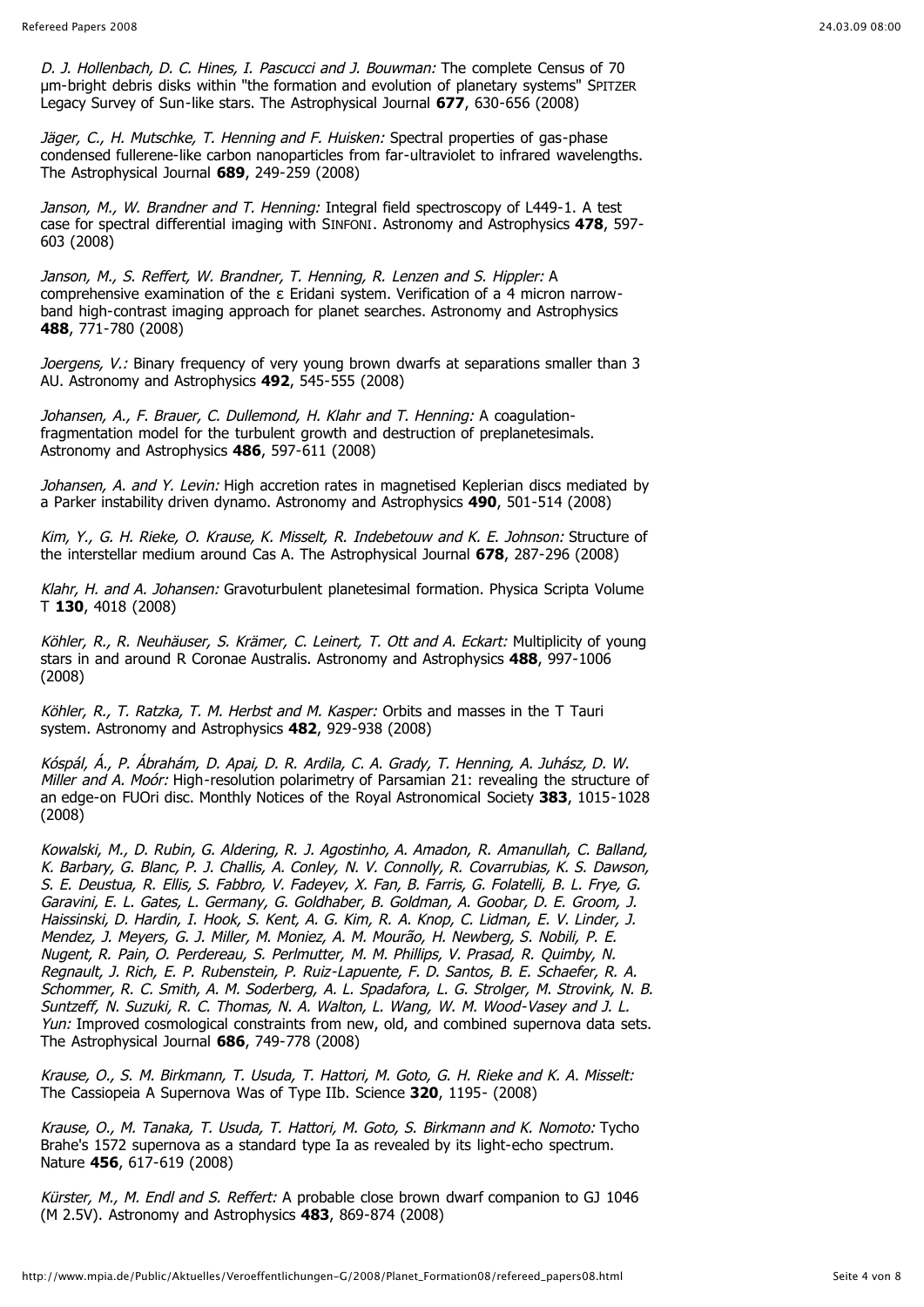Li, J. Z., M. D. Smith, R. Gredel, C. J. Davis and T. A. Rector: The Rosette Eye: the key transition phase in the birth of a massive star. The Astrophysical Journal **679**, L101-L104 (2008)

Lunine, J. I., D. Fischer, H. B. Hammel, T. Henning, L. Hillenbrand, J. Kasting, G. Laughlin, B. Macintosh, M. Marley, G. Melnick, D. Monet, C. Noecker, S. Peale, A. Quirrenbach, S. Seager and J. N. Winn: Worlds beyond: a strategy for the detection and characterization of exoplanets executive summary of a report of the exoplanet task force astronomy and Astrophysics Advisory Committee Washington, DC June 23, 2008. Astrobiology **8**, 875-881 (2008)

Lyra, W., A. Johansen, H. Klahr and N. Piskunov: Global magnetohydrodynamical models of turbulence in protoplanetary disks. I. A cylindrical potential on a Cartesian grid and transport of solids. Astronomy and Astrophysics **479**, 883-901 (2008)

Lyra, W., A. Johansen, H. Klahr and N. Piskunov: Embryos grown in the dead zone. Assembling the first protoplanetary cores in low mass self-gravitating circumstellar disks of gas and solids. Astronomy and Astrophysics **491**, L41-L44 (2008)

Martin, F. C., F. Huisken and C. v. Borczyskowski: Electron-phonon coupling and localization of excitons in single silicon nanocrystals. NANO Letters **8**, 656-660 (2008)

Martín-Hernández, N. L., A. Bik, E. Puga, D. E. A. Nürnberger and L. Bronfman: Spatially resolved near-infrared spectroscopy of the massive star-forming region IRAS 19410+2336. Astronomy and Astrophysics **489**, 229-243 (2008)

Martin-Zaïdi, C., M. Deleuil, J. Le Bourlot, J. C. Bouret, A. Roberge, C. P. Dullemond, L. Testi, P. D. Feldman, A. Lecavelier Des Etangs and A. Vidal-Madjar: Molecular hydrogen in the circumstellar environments of Herbig Ae/Be stars probed by FUSE. Astronomy and Astrophysics **484**, 225-239 (2008)

Meijer, J., C. Dominik, A. de Koter, C. P. Dullemond, R. van Boekel and L. B. F. M. Waters: A parameter study of self-consistent disk models around Herbig AeBe stars. Astronomy and Astrophysics **492**, 451-461 (2008)

Menut, J. L., B. Valat, B. Lopez, F. X. Schmider, F. Vakili, S. Jankov, Y. Bresson, S. Lagarde, R. G. Petrov, A. Domiciano, L. Mosoni and W. C. Danchi: An aternative approach for imaging in optical interferometry. The Astrophysical Journal **686**, 1514-1522 (2008)

Meyer, M. R., J. M. Carpenter, E. E. Mamajek, L. A. Hillenbrand, D. Hollenbach, A. Moro-Martin, J. S. Kim, M. D. Silverstone, J. Najita, D. C. Hines, I. Pascucci, J. R. Stauffer, J. Bouwman and D. E. Backman: Evolution of mid-infrared excess around Sun-like stars: constraints on models of terrestrial planet formation. The Astrophysical Journal **673**, L181- L184 (2008)

Mutschke, H., S. Zeidler, T. Posch, F. Kerschbaum, A. Baier and T. Henning: Far-infrared spectra of hydrous silicates at low temperatures. Providing laboratory data for Herschel and ALMA. Astronomy and Astrophysics **492**, 117-125 (2008)

Neichel, B., F. Hammer, M. Puech, H. Flores, M. Lehnert, A. Rawat, Y. Yang, R. Delgado, P. Amram, C. Balkowski, C. Cesarsky, H. Dannerbauer, I. Fuentes-Carrera, B. Guiderdoni, A. Kembhavi, Y. C. Liang, N. Nesvadba, G. Östlin, L. Pozzetti, C. D. Ravikumar, S. di Serego Alighieri, D. Vergani, J. Vernet and H. Wozniak: IMAGES, II. A surprisingly low fraction of undisturbed rotating spiral disks at  $z \sim 0.6$  The morpho-kinematical relation 6 Gyr ago. Astronomy and Astrophysics **484**, 159-172 (2008)

Nielbock, M., R. Chini, V. H. Hoffmeister, D. E. A. Nürnberger, C. M. Scheyda and J. Steinacker: Probing the centre of the large circumstellar disc in M17. Monthly Notices of the Royal Astronomical Society **388**, 1031-1036 (2008)

Nielsen, E. L., L. M. Close, B. A. Biller, E. Masciadri and R. Lenzen: Constraints on extrasolar planet populations from VLT NACO/SDI and MMT SDI and direct adaptive optics imaging surveys: giant planets are rare at large separations. The Astrophysical Journal **674**, 466-481 (2008)

Ohnaka, K., H. Izumiura, C. Leinert, T. Driebe, G. Weigelt and M. Wittkowski: Asymmetric silicate dust distribution toward the silicate carbon star BM Geminorum. Astronomy and Astrophysics **490**, 173-178 (2008)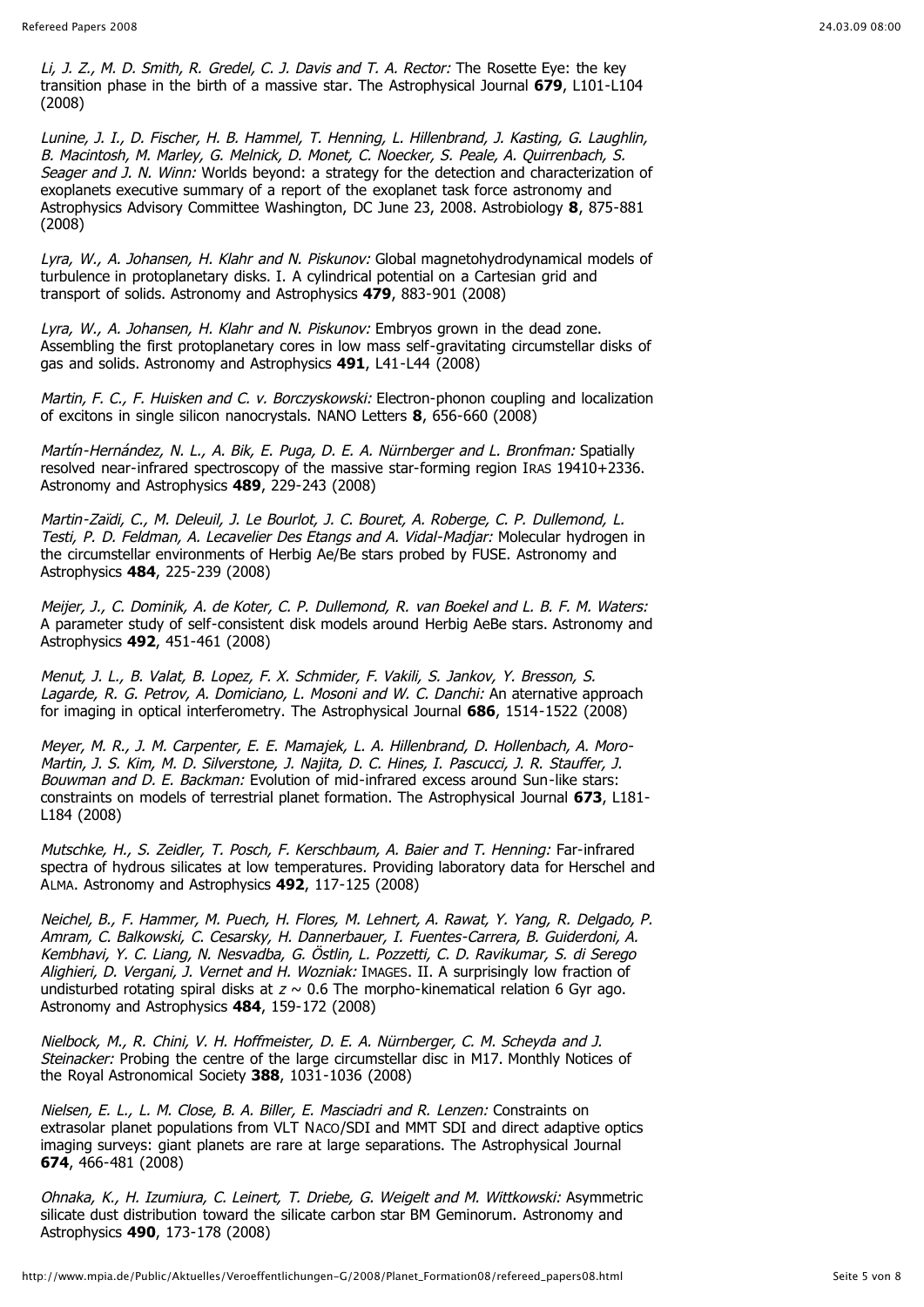Pascucci, I., D. Apai, E. E. Hardegree-Ullman, J. S. Kim, M. R. Meyer and J. Bouwman: Medium-separation binaries do not affect the first steps of planet formation. The Astrophysical Journal **673**, 477-486 (2008)

Pavlyuchenkov, Y., D. Wiebe, B. Shustov, T. Henning, R. Launhardt and D. Semenov: Molecular emission line formation in prestellar cores. The Astrophysical Journal **689**, 335- 350 (2008)

Peter, D., M. Feldt, B. Dorner, T. Henning, S. Hippler and J. Aceituno: PYRAMIR: calibration and operation of a pyramid near-infrared wavefront sensor. Publications of the Astronomical Society of the Pacific **120**, 872-886 (2008)

Pinte, C., D. L. Padgett, F. Ménard, K. R. Stapelfeldt, G. Schneider, J. Olofsson, O. Panic, J. C. Augereau, G. Duchêne, J. Krist, K. Pontoppidan, M. D. Perrin, C. A. Grady, J. Kessler-Silacci, E. F. van Dishoeck, D. Lommen, M. Silverstone, D. C. Hines, S. Wolf, G. A. Blake, T. Henning and B. Stecklum: Probing dust grain evolution in IM Lupi's circumstellar disc. Multiwavelength observations and modelling of the dust disc. Astronomy and Astrophysics **489**, 633-650 (2008)

Polletta, M., A. Omont, S. Berta, J. Bergeron, C. S. Stalin, P. Petitjean, M. Giorgetti, G. Trinchieri, R. Srianand, H. J. McCracken, Y. Pei and H. Dannerbauer: Obscured and powerful AGN and starburst activities at z ~ 3.5. Astronomy and Astrophysics **492**, 81-92 (2008)

Puech, M., H. Flores, F. Hammer, Y. Yang, B. Neichel, M. Lehnert, L. Chemin, N. Nesvadba, B. Epinat, P. Amram, C. Balkowski, C. Cesarsky, H. Dannerbauer, S. di Serego Alighieri, I. Fuentes-Carrera, B. Guiderdoni, A. Kembhavi, Y. C. Liang, G. Östlin, L. Pozzetti, C. D. Ravikumar, A. Rawat, D. Vergani, J. Vernet and H. Wozniak: IMAGES. III. The evolution of the near-infrared Tully-Fisher relation over the last 6 Gyr. Astronomy and Astrophysics **484**, 173-187 (2008)

Qiu, K., Q. Zhang, S. T. Megeath, R. A. Gutermuth, H. Beuther, D. S. Shepherd, T. K. Sridharan, L. Testi and C. G. De Pree: SPITZER IRAC and MIPS imaging of clusters and outflows in nine high-mass star forming regions. The Astrophysical Journal **685**, 1005- 1025 (2008)

Raban, D., B. Heijligers, H. Röttgering, K. Meisenheimer, W. Jaffe, H. U. Käufl and T. Henning: The core flux of the brightest 10 mm galaxies in the southern sky. Astronomy and Astrophysics **484**, 341-345 (2008)

Reipurth, B. and M. Nielbock: Low mass star formation in the norma cloud. In: Handbook of Star Forming Regions Vol. II: The Southern Sky, Monograph, Vol. 5, (Ed.) Reipurth, B. ASP Books, 2008, 381-387

Robberto, M., L. Ricci, N. Da Rio and D. R. Soderblom: Evidence for a photoevaporated circumbinary disk in Orion. The Astrophysical Journal **687**, L83-L86 (2008)

Robles, J. A., C. H. Lineweaver, D. Grether, C. Flynn, C. A. Egan, M. B. Pracy, J. Holmberg and E. Gardner: A comprehensive comparison of the sun to other stars: searching for selfselection effects. The Astrophysical Journal **684**, 691-706 (2008)

Rodler, F., M. Kürster and T. Henning: HD 75289Ab revisited. Searching for starlight reflected from a hot Jupiter. Astronomy and Astrophysics **485**, 859-864 (2008)

Rodón, J. A., H. Beuther, S. T. Megeath and F. F. S. van der Tak: Millimeter interferometry of W3 IRS5: a trapezium in the making. Astronomy and Astrophysics **490**, 213-222 (2008)

Rodrigues, M., F. Hammer, H. Flores, M. Puech, Y. C. Liang, I. Fuentes-Carrera, N. Nesvadba, M. Lehnert, Y. Yang, P. Amram, C. Balkowski, C. Cesarsky, H. Dannerbauer, R. Delgado, B. Guiderdoni, A. Kembhavi, B. Neichel, G. Östlin, L. Pozzetti, C. D. Ravikumar, A. Rawat, S. di Serego Alighieri, D. Vergani, J. Vernet and H. Wozniak: IMAGES IV: strong evolution of the oxygen abundance in gaseous phases of intermediate mass galaxies from <sup>z</sup> ~ 0.8. Astronomy and Astrophysics **492**, 371-388 (2008)

Rouillé, G., C. Jäger, M. Steglich, F. Huisken, T. Henning, G. Theumer, I. Bauer and H. J. Knölker: IR, Raman, and UV/Vis spectra of corannulene for use in possible interstellar identification. ChemPhysChem **9**, 2085-291 (2008)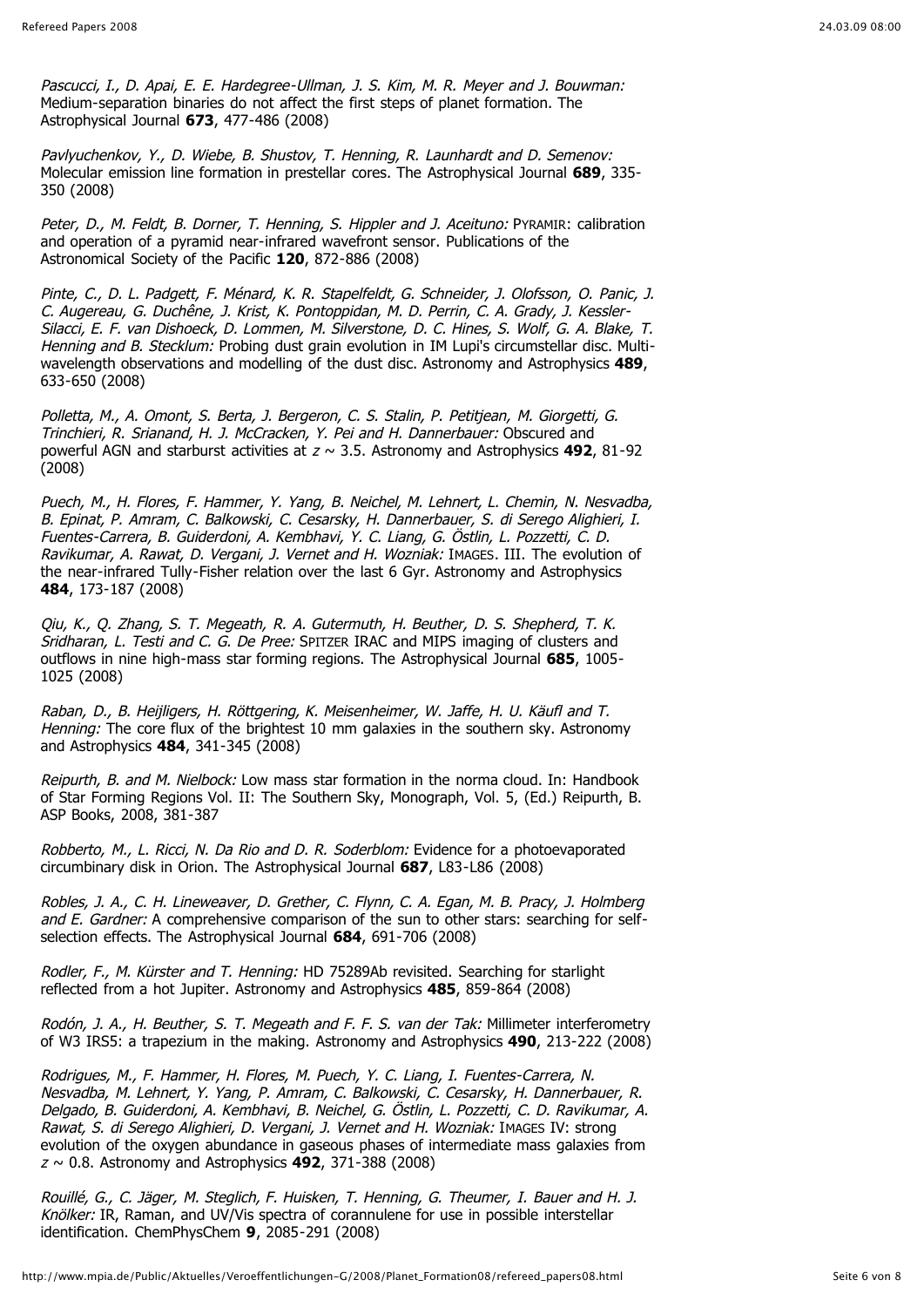Schartmann, M., K. Meisenheimer, M. Camenzind, S. Wolf, K. R. W. Tristram and T. Henning: Three-dimensional radiative transfer models of clumpy tori in Seyfert galaxies. Astronomy and Astrophysics **482**, 67-80 (2008)

Schegerer, A. A., S. Wolf, T. Ratzka and C. Leinert: The T Tauri star RY Tauri as a case study of the inner regions of circumstellar dust disks. Astronomy and Astrophysics **478**, 779-793 (2008)

Schmalzl, M., D. A. Gouliermis, A. E. Dolphin and T. Henning: The initial mass function of the stellar association NGC 602 in the Small Magellanic Cloud with Hubble Space Telescope ACS observations. Astrophysical Journal **681**, 290-302 (2008)

Schreyer, K., S. Guilloteau, D. Semenov, A. Bacmann, E. Chapillon, A. Dutrey, F. Gueth, T. Henning, F. Hersant, R. Launhardt, J. Pety and V. Piétu: Chemistry in disks. II. Poor molecular content of the AB Aurigae disk. Astronomy and Astrophysics **491**, 821-827 (2008)

Seifahrt, A., S. Thorwirth, H. Beuther, S. Leurini, C. L. Brogan, T. R. Hunter, K. M. Menten and B. Stecklum: Synergy of multi-frequency studies from observations of NGC 6334I. Journal of Physics Conference Series **131**, 2030 (2008)

Semenov, D., Y. Pavlyuchenkov, T. Henning, S. Wolf and R. Launhardt: Chemical and thermal structure of protoplanetary disks as observed with ALMA. The Astrophysical Journal **673**, L195-L198 (2008)

Semkov, E. H., M. K. Tsvetkov, A. P. Borisova, K. Y. Stavrev, P. Kroll, T. Berthold, K. Birkle, H. Mandel. H. Mito and K. Tarusawa: A long-term photometric study of V 1184 Tauri. Astronomy and Astrophysics **483**, 537-542 (2008)

Setiawan, J., T. Henning, R. Launhardt, A. Müller, P. Weise and M. Kürster: A young massive planet in a star-disk system. Nature **451**, L38-L41 (2008)

Sheffer, Y., M. Rogers, S. R. Federman, N. P. Abel, R. Gredel, D. L. Lambert and G. Shaw: Ultraviolet survey of CO and  $H_2$  in diffuse molecular clouds: the reflection of two photochemistry regimes in abundance relationships. The Astrophysical Journal **687**, 1075- 1106 (2008)

Sicilia-Aguilar, A., T. Henning, A. Juhász, J. Bouwman, G. Garmire and A. Garmire: Very low mass objects in the Coronet Cluster: the realm of the transition disks. The Astrophysical Journal **687**, 1145-1167 (2008)

Sicilia-Aguilar, A., B. Merín, F. Hormuth, P. Ábrahám, T. Henning, M. Kun, N. Patel, A. Juhász, W. Brandner, L. W. Hartmann, S. Csizmadia and A. Moor: The rapid outbursting star GM Cep: an EXor in Tr 37? The Astrophysical Journal **673**, 382-399 (2008)

Staicu, A., G. Rouillé, T. Henning, F. Huisken, D. Pouladsaz and R. Scholz:  $S_1 \leftarrow S_0$ transition of 2.3-benzofluorene at low temperatures in the gas phase. Journal of Chemical Physics **129**, 4302 (2008)

Stolte, A., A. M. Ghez, M. Morris, J. R. Lu, W. Brandner and K. Matthews: The proper motion of the arches cluster with Keck laser-guide star adaptive optics. The Astrophysical Journal **675**, 1278-1292 (2008)

Swain, M. R., J. Bouwman, R. L. Akeson, S. Lawler and C. A. Beichman: The mid-infrared spectrum of the transiting exoplanet HD 209458b. The Astrophysical Journal **674**, 482-497 (2008)

Tan, J. C., H. Beuther, F. Walter and E. G. Blackman: A search for molecular gas in the nucleus of M87 and implications for the fueling of supermassive black holes. The Astrophysical Journal **689**, 775-781 (2008)

Treister, E., J. H. Krolik and C. Dullemond: Measuring the fraction of obscured quasars by the infrared luminosity of unobscured quasars. The Astrophysical Journal **679**, 140-148 (2008)

van der Plas, G., M. E. van den Ancker, D. Fedele, B. Acke, C. Dominik, L. B. F. M. Waters and J. Bouwman: The structure of protoplanetary disks surrounding three young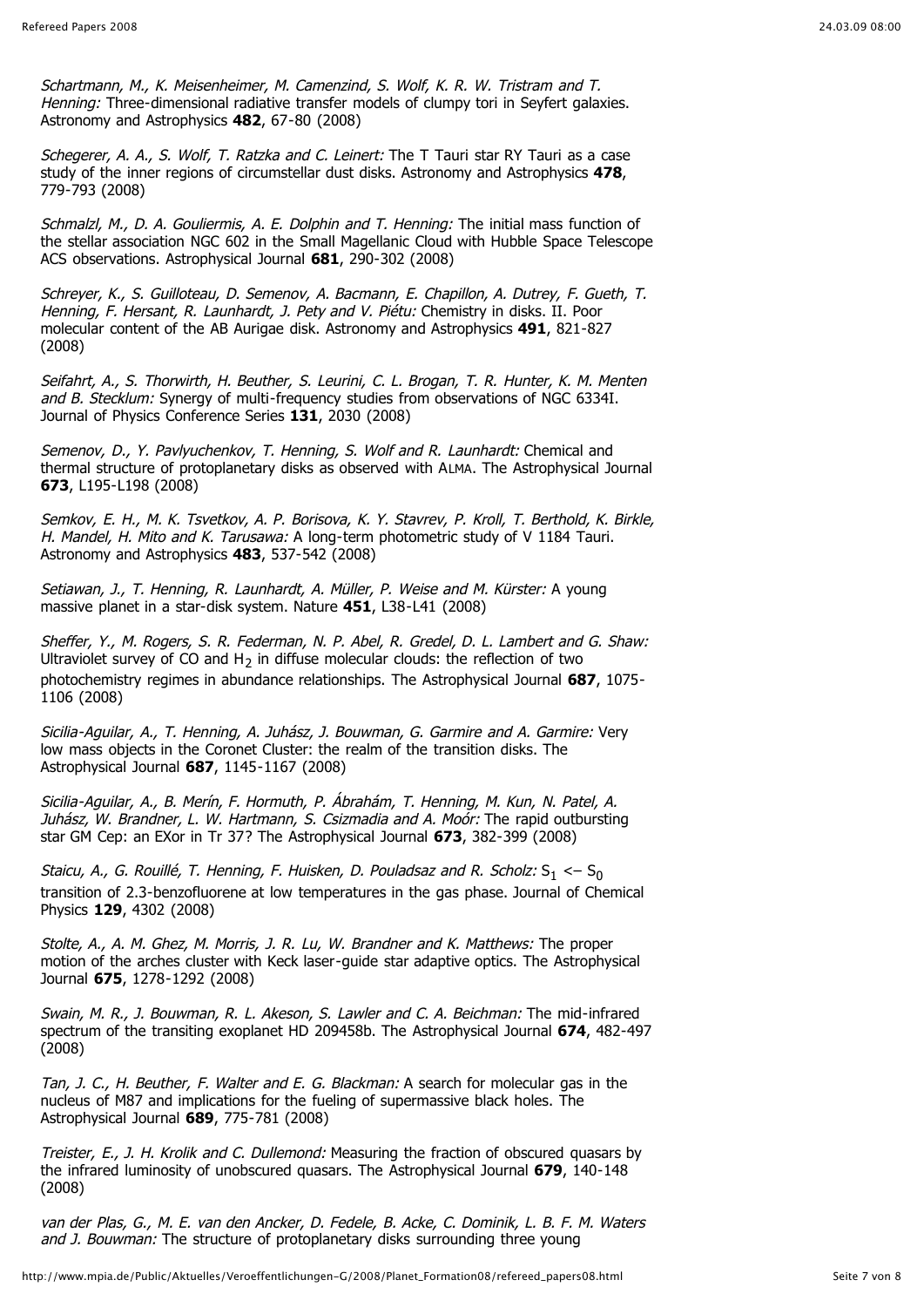intermediate mass stars. I. Resolving the disk rotation in the [OI] 6300 Å line. Astronomy and Astrophysics **485**, 487-495 (2008)

Vasyunin, A. I., D. Semenov, T. Henning, V. Wakelam, E. Herbst and A. M. Sobolev: Chemistry in protoplanetary disks: a sensitivity analysis. The Astrophysical Journal **672**, 629-641 (2008)

Voshchinnikov, N. V. and T. Henning: Is the silicate emission feature only influenced by grain size? Astronomy and Astrophysics **483**, L9-L12 (2008)

Wagner, K., U. Mall, J. Ramos and R. Klein: New electronic read-out design for astronomical detectors. SPIE Newsroom online (2008)

Wang, S., L. W. Looney, W. Brandner and L. M. Close: Dense molecular gas in a young cluster around MWC 1080: rule of the massive star. The Astrophysical Journal **673**, 315- 330 (2008)

Weldrake, D. T. F. and D. D. R. Bayliss: A deep catalog of variable stars in a 0.66 deg<sub>2</sub> Lupus Field. The Astronomical Journal **135**, 649-663 (2008)

Weldrake, D. T. F., D. D. R. Bayliss, P. D. Sackett, B. W. Tingley, M. Gillon and J. Setiawan: Lupus-TR-3b: a low-mass transiting hot Jupiter in the galactic plane? The Astrophysical Journal **675**, L37-L40 (2008)

Weldrake, D. T. F., P. D. Sackett and T. J. Bridges: The frequency of large-radius hot and very hot Jupiters in Centauri. The Astrophysical Journal **674**, 1117-1129 (2008)

Wolf, S.: Detecting protoplanets with ALMA. Astrophysics and Space Science **313**, 109-112 (2008)

Wolf, S., A. Schegerer, H. Beuther, D. L. Padgett and K. R. Stapelfeldt: Submillimeter structure of the disk of the Butterfly Star. The Astrophysical Journal **674**, L101-L104 (2008)

Yang, Y., H. Flores, F. Hammer, B. Neichel, M. Puech, N. Nesvadba, A. Rawat, C. Cesarsky, M. Lehnert, L. Pozzetti, I. Fuentes-Carrera, P. Amram, C. Balkowski, H. Dannerbauer, S. di Serego Alighieri, B. Guiderdoni, A. Kembhavi, Y. C. Liang, G. Östlin, C. D. Ravikumar, D. Vergani, J. Vernet and H. Wozniak: IMAGES. I. Strong evolution of galaxy kinematics since z = 1. Astronomy and Astrophysics **477**, 789-805 (2008)

Yang, Y., H. Flores, F. Hammer, B. Neichel, M. Puech, N. Nesvadba, A. Rawat, C. Cesarsky, M. Lehnert, L. Pozzetti, I. Fuentes-Carrera, P. Amram, C. Balkowski, H. Dannerbauer, S. diSeregoAlighieri, B. Guiderdoni, A. Kembhavi, Y. C. Liang, G. Östlin, C. D. Ravikumar, D. Vergani, J. Vernet and H. Wozniak: Images I. Strong evolution of galaxy kinematics since z=1. Astronomy and Astrophysics **477**, 789-805 (2008)

Zapatero Osorio, M. R., V. J. S. Béjar, G. Bihain, E. L. Martín, R. Rebolo, I. Villó-Pérez, A. Díaz-Sánchez, A. Pérez Garrido, J. A. Caballero, T. Henning, R. Mundt, D. Barrado Y Navascués and C. A. L. Bailer-Jones: New constraints on the membership of the T dwarf S Ori 70 in the s Orionis cluster. Astronomy and Astrophysics **477**, 895-900 (2008)

Zechmeister, M., S. Reffert, A. P. Hatzes, M. Endl and A. Quirrenbach: The discovery of stellar oscillations in the K giant <sub>I</sub> Draconis. Astronomy and Astrophysics 491, 531-536 (2008)

Zsom, A. and C. P. Dullemond: A representative particle approach to coagulation and fragmentation of dust aggregates and fluid droplets. Astronomy and Astrophysics **489**, 931-941 (2008)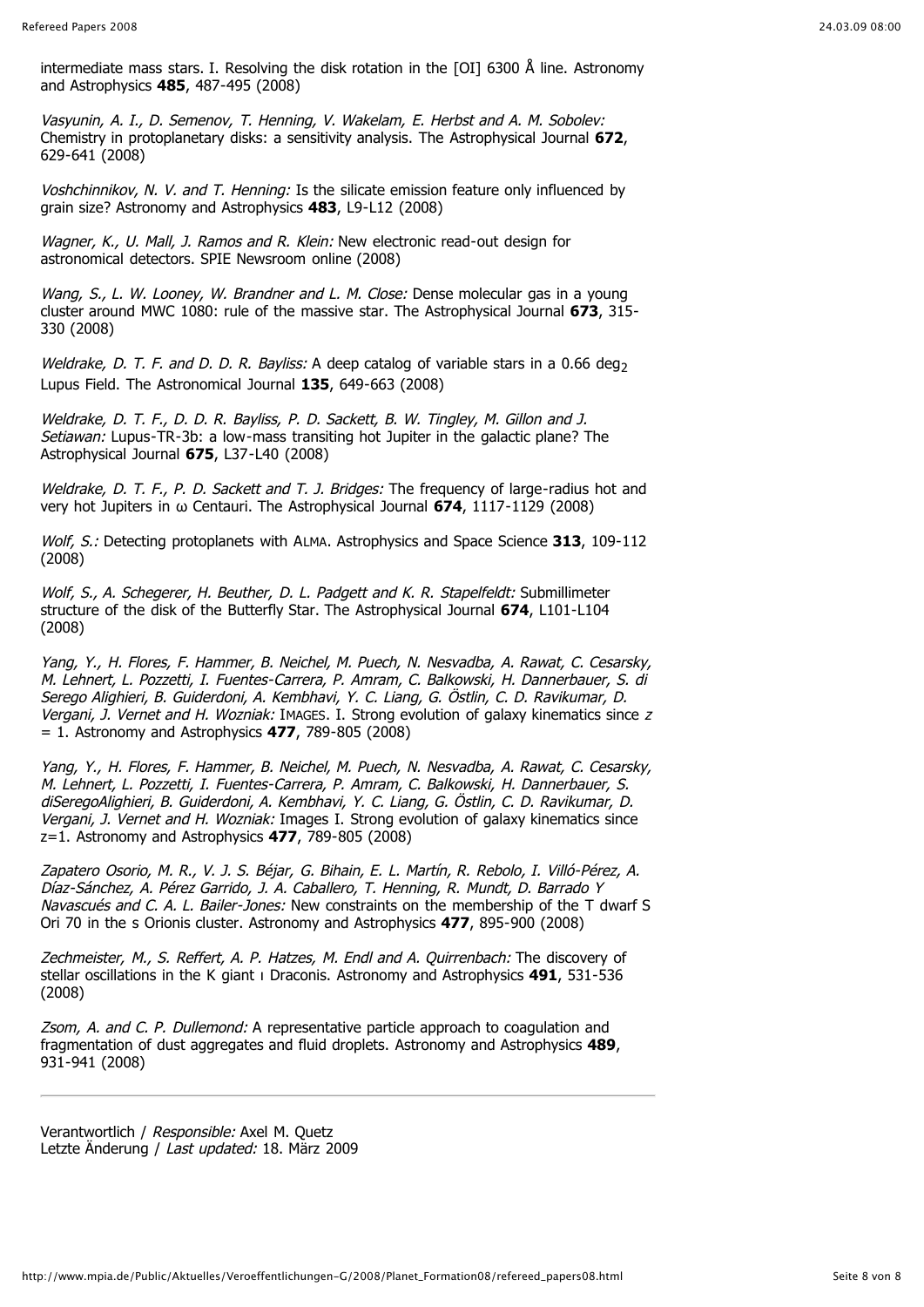#### **Contributed Papers**

Amiaux, J., F. Alouadi, J. L. Augueres, P. Bouchet, M. Bouzat, C. Cavarroc, C. Cloue, P. De Antoni, D. Desforges, A. Donati, D. Dubreuil, D. Eppelle, F. Gougnaud, B. Hervieu, P. O. Lagage, D. Leboeuf, I. Le Mer, Y. Lussignol, P. Mattei, F. Meigner, V. Moreau, E. Pantin, P. Perrin, S. Ronayette, G. Tauzin, S. Poupar, D. Wright, A. Glasse, G. Wright, E. Mazy, J. Y. Plesseria, E. Renotte, T. Ray, A. Abergel, P. Guillard, Y. Longval, M. Ressler, J. M. Reess, R. Hofferbert, O. Krause, K. Justtanont and G. Olofsson: Development approach and first infrared test results of JWST/Mid Infra Red Imager Optical Bench. In: Space Telescopes and Instrumentation 2008: Optical, Infrared, and Millimeter, (Eds.) Oschmann, J. M., M. W. M. de Graauw, H. MacEwen. SPIE **7010**, SPIE, 70100U-70100U-12 (2008)

Balokovic, M. and M. Kürster: An application of heuristic algorithms to radial velocity data from multiple-planet extrasolar systems. In: Proceedings of the 15th Young Scientists' Conference on Astronomy and Space Physics, (Eds.) Choliy, V. Y., G. Ivashchenko. Kyivskyi Universyte, 44-47 (2008)

Baumeister, H., M. Alter, M. C. Cárdenas Vázquez, M. Fernandez, J. Fried, J. Helmling, A. Huber, J.-M. Ibáñez Mengual, J. F. Rodríguez Gómez, W. Laun, R. Lenzen, U. Mall, V. Naranjo, J.-R. Ramos, R.-R. Rohloff, A. García Segura, C. Storz, M. Ubierna and K. Wagner: PANIC: the new panoramic NIR camera for Calar Alto. In: Ground-based and Airborne Instrumentation for Astronomy II, (Eds.) McLean, I. S., M. M. Casali. SPIE **7014**, SPIE, 70142R-70142R-9 (2008)

Bertram, T., A. Eckart, B. Lindhorst, S. Rost, C. Straubmeier, E. Tremou, Y. Wang, I. Wank, G. Witzel, U. Beckmann, M. Brix, S. Egner and T. Herbst: The LINC-NIRVANA fringe and flexure tracking system. In: Optical and Infrared Interferometry, (Eds.) Schöller, M., W. C. Danchi, F. Delplancke. SPIE **7013**, SPIE, 701327-701327-12 (2008)

Berwein, J., F. Briegel, W. Gaessler, F. Kittmann and A. Pavlov: An SOA developer framework for astronomical instrument control software. In: Advanced Software and Control for Astronomy II, (Eds.) Bridger, A., N. M. Radziwill. SPIE **7019**, SPIE, 70191T-70191T-8 (2008)

Beuzit, J.-L., M. Feldt, K. Dohlen, D. Mouillet, P. Puget, F. Wildi, L. Abe, J. Antichi, A. Baruffolo, P. Baudoz, A. Boccaletti, M. Carbillet, J. Charton, R. Claudi, M. Downing, C. Fabron, P. Feautrier, E. Fedrigo, T. Fusco, J.-L. Gach, R. Gratton, T. Henning, N. Hubin, F. Joos, M. Kasper, M. Langlois, R. Lenzen, C. Moutou, A. Pavlov, C. Petit, J. Pragt, P. Rabou, F. Rigal, R. Roelfsema, G. Rousset, M. Saisse, H.-M. Schmid, E. Stadler, C. Thalmann, M. Turatto, S. Udry, F. Vakili and R. Waters: SPHERE: a planet finder instrument for the VLT. In: Ground-based and Airborne Instrumentation for Astronomy II, (Eds.) McLean, I. S., M. M. Casali. SPIE **7014**, SPIE, 701418-701418-12 (2008)

Biazzo, K., L. Pasquini, A. Frasca, L. D. Silva, L. Girardi, A. P. Hatzes, J. Setiawan, S. Catalano and E. Marilli: Physical parameters of evolved stars in clusters and in the field fromline-depth ratios. In: Precision Spectroscopy in Astrophysics, (Eds.) Santos, N. C., L. Pasquini, A. C. M. Correia, M. Romanielleo. ESO Astrophysics Symposia Springer, 29-33 (2008)

Birkmann, S. M., J. Stegmaier, U. Grözinger, O. Krause, T. Souverijns, J. Putzeys, D. Sabuncuoglu Tezcan, K. De Munck, P. Fiorini, K. Minoglou, P. Merken, C. Van Hoof and P. De Moor: Cold performance tests of blocked-impurity-band Si:As detectors developed for DARWIN. In: High Energy, Optical, and Infrared Detectors for Astronomy III, (Eds.) Dorn, D. A., A. D. Holland. SPIE **7021**, SPIE, 70210R-70210R-11 (2008)

Bizenberger, P., H. Baumeister, U. Graser, T. Henning, N. Krause, R. Launhardt, V. Naranjo, D. Queloz and A. Quirrenbach: Verification and acceptance tests of the PRIMA DDL optics. In: Ground-based and Airborne Instrumentation for Astronomy II, (Eds.) McLean, I. S., M. M. Casali. SPIE **7014**, SPIE, 70144P-70144P-12 (2008)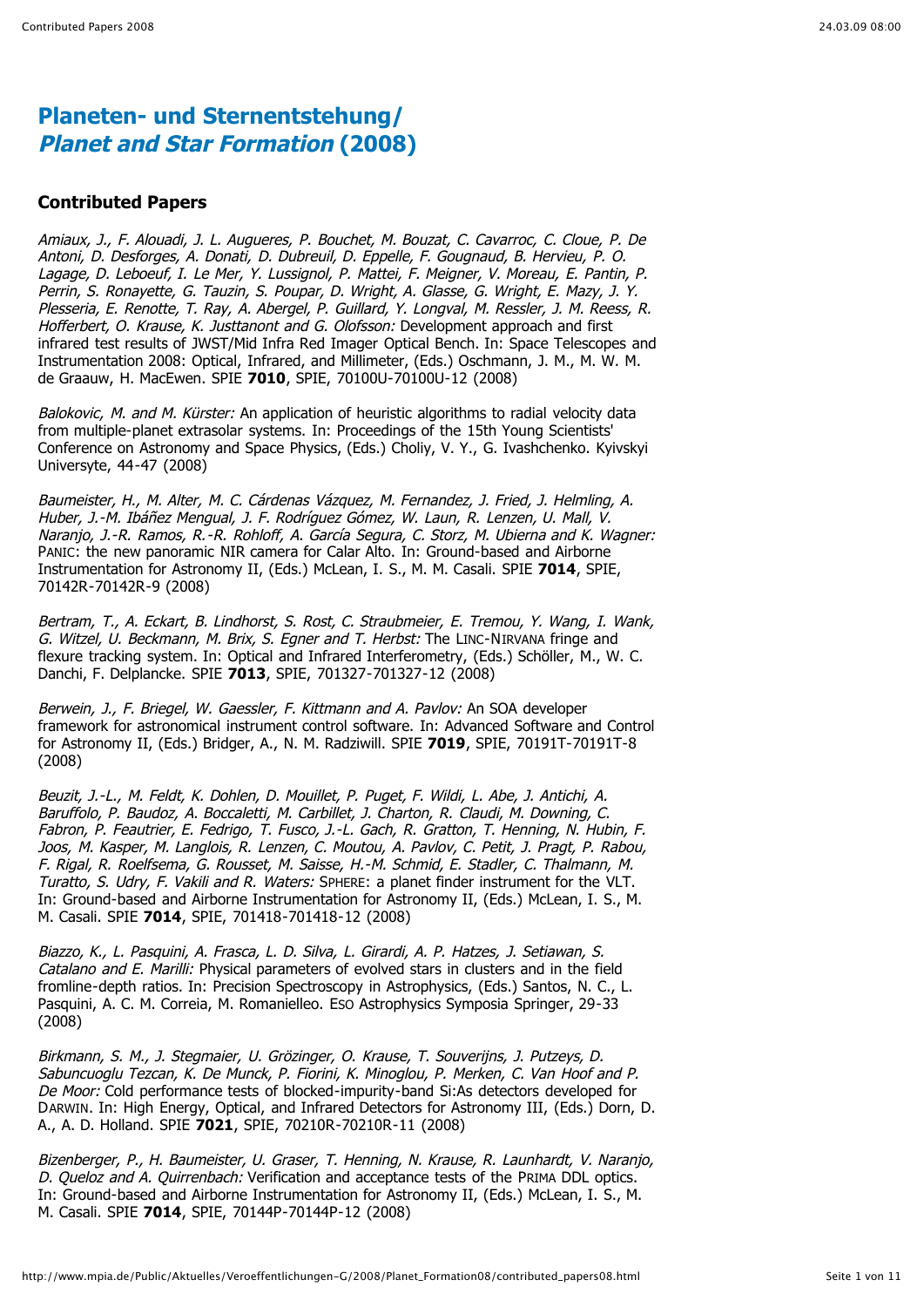Bouy, H., E. L. Martín, W. Brandner and J. Bouvier: Multiplicity at the very low mass end of the H-R diagram. In: Multiple Stars Across the H-R Diagram (Eds.) Hubrig, S., M. Petr-Gotzens, A. Tokovinin. ESO Astrophysics Symposia Springer, 199-209 (2008)

Brandl, B. R., R. Lenzen, E. Pantin, A. Glasse, J. Blommaert, L. Venema, F. Molster, R. Siebenmorgen, H. Boehnhardt, E. van Dishoeck, P. van der Werf, T. Henning, W. Brandner, P.-O. Lagage, T. J. T. Moore, M. Baes, C. Waelkens, C. Wright, H. U. Käufl, S. Kendrew, R. Stuik and L. Jolissaint: METIS: the mid-infrared E-ELT imager and spectrograph. In: Groundbased and Airborne Instrumentation for Astronomy (Eds.) McLean, I. S., M. M. Casali. SPIE **7014**, SPIE, 70141N-70141N-15 (2008)

Brandner, W.: The starburst cluster Westerlund 1 and its galactic siblings – observation confronts theory. In: Massive Star Formation: Observations Confront Theory, (Eds.) Beuther, H., H. Linz, T. Henning. ASP Conf. Ser. **387**, ASP, 369-374 (2008)

Briegel, F., J. Berwein and F. Kittmann: A component based astronomical visualization tool for instrument control and data pipeline. In: Astronomical Data Analysis Software and Systems XVII, (Eds.) Argyle, R. W., P. S. Bunclark, J. R. Lewis. ASP Conf. Ser. **394**, ASP, 323-326 (2008)

Brix, M., V. Naranjo, U. Beckmann, R. Bertram, T. Bertram, J. Brynnel, S. Egner, W. Gaessler, T. M. Herbst, M. Kuerster, R. R. Rohloff, S. Rost and J. Schmidt: Vibration measurements at the Large Binocular Telescope (LBT). In: Ground-based and Airborne Telescopes II, (Eds.) Stepp, L. M., R. Gilmozzi. SPIE **7012**, SPIE, 70122J-70122J-10 (2008)

Cárdenas, M. C., J. Rodríguez Gómez, R. Lenzen and E. Sánchez-Blanco: Preliminary optical design of PANIC, a wide-field infrared camera for CAHA. In: Ground-based and Airborne Instrumentation for Astronomy II, (Eds.) McLean, I. S., M. M. Casali. SPIE **7014**, SPIE, 70142Q-70142Q-10 (2008)

Carmona, A., M. E. van den Ancker, T. Henning, Y. Pavlyuchenkov, C. P. Dullemond, M. Goto, D. Fedele, B. Stecklum, W. F. Thi, J. Bouwman and L. B. F. M. Waters: Searching for H2 emission from protoplanetary disks using near- and mid-infrared high-resolution spectroscopy. In: Exoplanets: Detection, Formation and Dynamics, (Eds.) Sun. Y.-S., S. Ferraz-Mello, J.-L. Zhou. IAU Symp. **249**, Cambridge Univ. Press, 359-368 (2008)

Carson, J. C., M. Feldt, S. Desidera, M. Langlois, F. Joos, D. Mouillet and J.-L. Beuzit: Frame combination techniques for ultra-high-contrast imaging. In: Ground-based and Airborne Instrumentation for Astronomy II, (Eds.) McLean, I. S., M. M. Casali. SPIE **7014**, SPIE, 70143I-70143I-9 (2008)

Chesneau, O., R. V. Boekel, T. Herbst, P. Kervella, M. Min, L. B. F. M. Waters, C. Leinert, R. Petrov and G. Weigelt: Eta Car through the Eves of Interferometers. In: The Power of Optical/IR Interferometry: Recent Scientific Results and 2nd Generation Instrumentation, (Eds.) Richichi, A., F. Delplancke, F. Paresce, A. Chelli. ESO Astrophysics Symposia Springer, 131-141 (2008)

Chesneau, O., O. D. Marco, A. Collioud, A. Rothkopf, A. Zijlstra, S. Wolf, A. Acker and G. Clayton: The equatorial disk at the center of the planetary nebula CPD-568032. In: The Power of Optical/IR Interferometry: Recent Scientific Results and 2nd Generation Instrumentation (Eds.) Richichi, A., F. Delplancke, F. Paresce, A. Chelli. ESO Astrophysics Symposia Springer, 491-492 (2008)

Correia, S., H. Zinnecker, T. Ratzka and M. F. Sterzik: High-order multiplicity of PMS stars: results from a VLT/NACO survey. In: Multiple Stars across the H-R Diagram, (Eds.) Hubrig, S., M. Petr-Gotzens, A. Tokovinin. ESO Astrophysics Symposia Springer, 232-238 (2008)

Daddi, E., H. Dannerbauer, D. Elbaz, M. Dickinson, G. Morrison, D. Stern and S. Ravindranath: ULIRGs at  $z = 1.5$  as scaled up spiral disks. In: Formation and Evolution of Galaxy Disks, (Eds.) Funes, J. G., E. M. Corsini. ASP Conf. Ser. **396**, ASP, 405-408 (2008)

Dannerbauer, H., D. Rigopoulou, D. Lutz, R. Genzel, E. Sturm and A. F. M. Moorwood: Follow-up NIR spectroscopy of ULIRGs observed by ISO. In: Infrared Diagnostics of Galaxy Evolution, (Eds.) Chary, R.-R., H. I. Teplitz, K. Sheth. ASP Conf. Ser. **381**, ASP, 275-278 (2008)

Desidera, S., R. Gratton, R. Claudi, J. Antichi, D. Mesa, M. Turatto, P. Bruno, E. Cascone, V. De Caprio, E. Giro, S. Scuderi, M. Feldt, A. Pavlov, O. Moeller-Nilsson, K. Dohlen, J. L.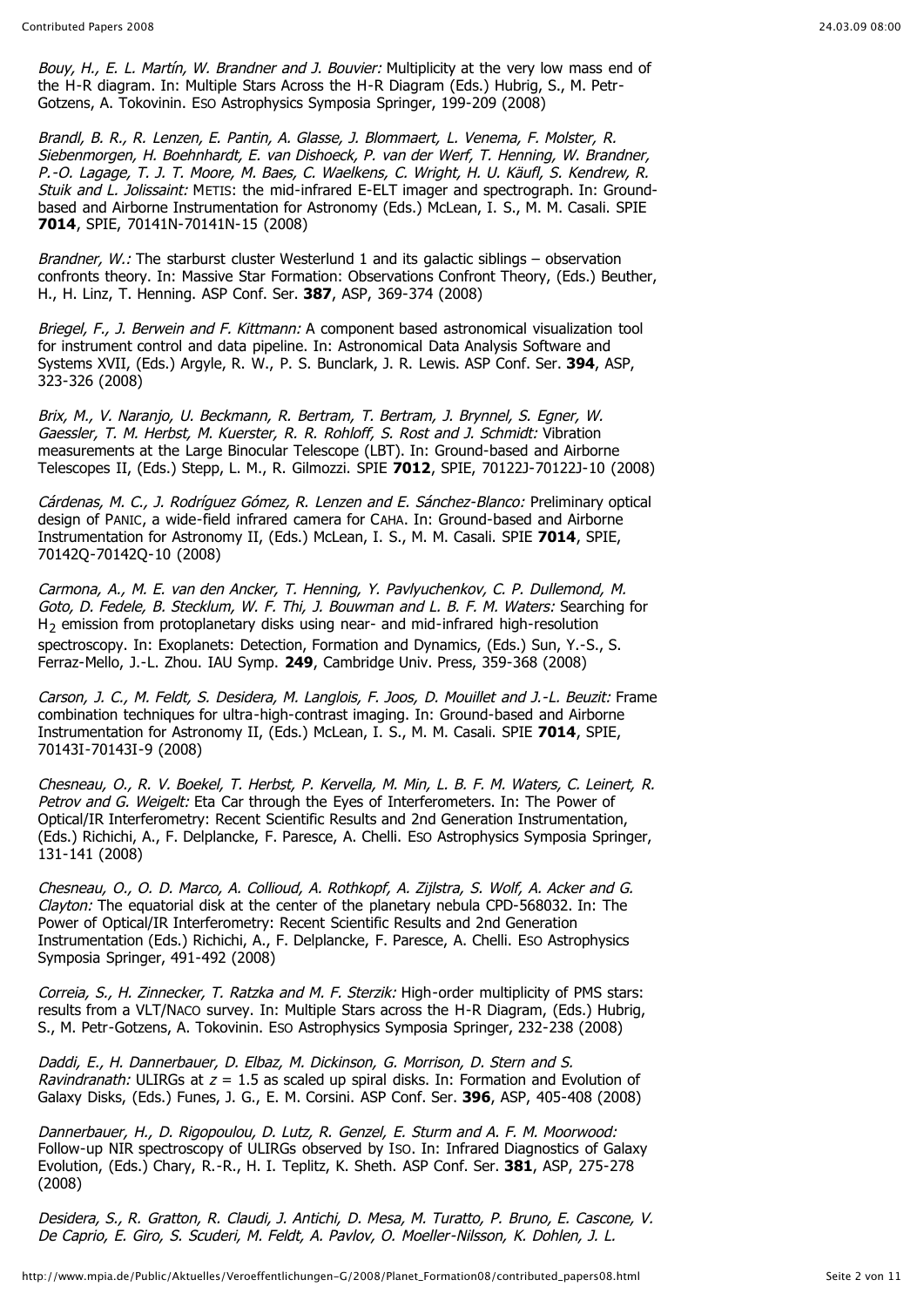Beuzit, D. Mouillet, P. Puget and F. Wildi: Calibration and data reduction for planet detection with SPHERE-IFS. In: Ground-based and Airborne Instrumentation for Astronomy II, (Eds.) McLean, I. S., M. M. Casali. SPIE **7014**, SPIE, 70143M-70143M-11 (2008)

Dib, S., M. Shadmehri, M. Gopinathan, J. Kim and T. Henning: Primordial mass segregation in starburst stellar clusters. In: Massive Star Formation: Observations Confront Theory (Eds.) Beuther, H., H. Linz, T. Henning. ASP Conf. Ser. **387**, ASP, 282-289 (2008)

Eckart, A., J. U. Pott, A. Glindemann, T. Viehmann, R. Schödel, C. Straubmeier, C. Leinert, M. Feldt, R. Genzel and M. Robberto: IRS  $3$  – the brightest compact MIR source in the galactic center. In: The Power of Optical/IR Interferometry: Recent Scientific Results and 2nd Generation Instrumentation, (Eds.) Richichi, A., F. Delplancke, F. Paresce, A. Chelli. ESO Astrophysics Symposia Springer, 307-312 (2008)

Egner, S. E., T. M. Herbst and C. Arcidiacono: General performance analysis of a Fizeau interferometer. In: Optical and Infrared Interferometry, (Eds.) Schöller, M., W. C. Danchi, F. Delplancke. SPIE **7013**, SPIE, 70133C-70133C-12 (2008)

Eikenberry, S. S., M. Keremedjiev and J. C. Carson: Stabilized-speckle integral field spectroscopy: SPIFS. In: Ground-based and Airborne Instrumentation for Astronomy II, (Eds.) McLean, I. S., M. M. Casali. SPIE **7014**, SPIE, 70145P-70145P-8 (2008)

Eisenhauer, F., G. Perrin, W. Brandner, C. Straubmeier, A. Richichi, S. Gillessen, J. P. Berger, S. Hippler, A. Eckart, M. Schöller, S. Rabien, F. Cassaing, R. Lenzen, M. Thiel, Y. Clénet, J. R. Ramos, S. Kellner, P. Fédou, H. Baumeister, R. Hofmann, E. Gendron, A. Boehm, H. Bartko, X. Haubois, R. Klein, K. Dodds-Eden, K. Houairi, F. Hormuth, A. Gräter, L. Jocou, V. Naranjo, R. Genzel, P. Kervella, T. Henning, N. Hamaus, S. Lacour, U. Neumann, M. Haug, F. Malbet, W. Laun, J. Kolmeder, T. Paumard, R. R. Rohloff, O. Pfuhl, K. Perraut, J. Ziegleder, D. Rouan and G. Rousset: GRAVITY: getting to the event horizon of Sgr A\*. In: Optical and Infrared Interferometry, (Eds.) Schöller, M., W. C. Danchi, F. Delplancke. SPIE **7013**, SPIE, 70132A-70132A-13 (2008)

Eisenhauer, F., G. Perrin, S. Rabien, A. Eckart, P. Léna, R. Genzel, R. Abuter, T. Paumard and W. Brandner: GRAVITY: the AO-assisted, two-object beam-combiner instrument for the VLTI. In: The Power of Optical/IR Interferometry: Recent Scientific Results and 2nd Generation Instrumentation, (Eds.) Richichi, A., F. Delplancke, F. Paresce, A. Chelli. ESO Astrophysics Symposia Springer, 431-444 (2008)

Eisenhauer, F., G. Perrin, C. Straubmeier, W. Brandner, A. Boehm, F. Cassaing, Y. Clenet, K. Dodds-Eden, A. Eckart, P. Fedou, E. Gendron, R. Genzel, S. Gillessen, A. Graeter, C. Gueriau, N. Hamaus, X. Haubois, M. Haug, T. Henning, S. Hippler, R. Hofmann, F. Hormuth, K. Houairi, S. Kellner, P. Kervella, R. Klein, J. Kolmeder, W. Laun, P. Lena, R. Lenzen, M. Marteaud, D. Meschke, V. Naranjo, U. Neumann, T. Paumard, M. Perger, D. Perret, S. Rabien, J. R. Ramos, J. M. Reess, R. R. Rohloff, D. Rouan, G. Rousset, B. Ruyet, M. Schropp, B. Talureau, M. Thiel, J. Ziegleder and D. Ziegler: GRAVITY: microarcsecond astrometry and deep interferometric imaging with the VLTI. In: A Giant Step: from Milli- to Micro-arcsecond Astrometry, (Eds.) Jin, W., I. Platais, M. A. C. Perryman. IAU Symp. **248**, Cambridge Univ. Press, 100-101 (2008)

Eislöffel, J. and J. Steinacker: The formation of low-mass protostars and proto-brown dwarfs. In: 14th Cambridge Workshop on Cool Stars, Stellar Systems, and the Sun, (Ed.) van Belle, G. ASP Conf. Ser. **384**, ASP, 359-363 (2008)

Elias, N. M., II, R. Köhler, I. Stilz, S. Reffert, R. Geisler, A. Quirrenbach, J. de Jong, F. Delplancke, R. N. Tubbs, R. Launhardt, T. Henning, D. Mégevand and D. Queloz: The astrometric data-reduction software for exoplanet detection with PRIMA. In: Optical and Infrared Interferometry, (Eds.) Schöller, M., W. C. Danchi, F. Delplancke. SPIE **7013**, SPIE, 70133V-70133V-9 (2008)

Elias, N. M., R. N. Tubbs, R. Köhler, S. Reffert, I. Stilz, R. Launhardt, J. de Jong, A. Quirrenbach, F. Delplancke, T. Henning and D. Queloz: The astrometric data reduction software (ADRS) and error budget for PRIMA. In: Exoplanets: Detection, Formation and Dynamics, (Eds.) Sun, Y.-S., S. Ferraz-Mello, J.-L. Zhou. IAU Symp. **249**, Cambridge Univ. Press, 119-122 (2008)

Endl, M., W. D. Cochran, M. Kürster, R. A. Wittenmyer and J. L. Bean: New results from the McDonald Observatory and ESO/VLT planet surveys. In: Extreme Solar Systems, (Eds.) Fischer, D., F. A. Rasio, S. E. Thorsett, A. Wolszczan. ASP Conf. Ser. **398**, ASP, 51-58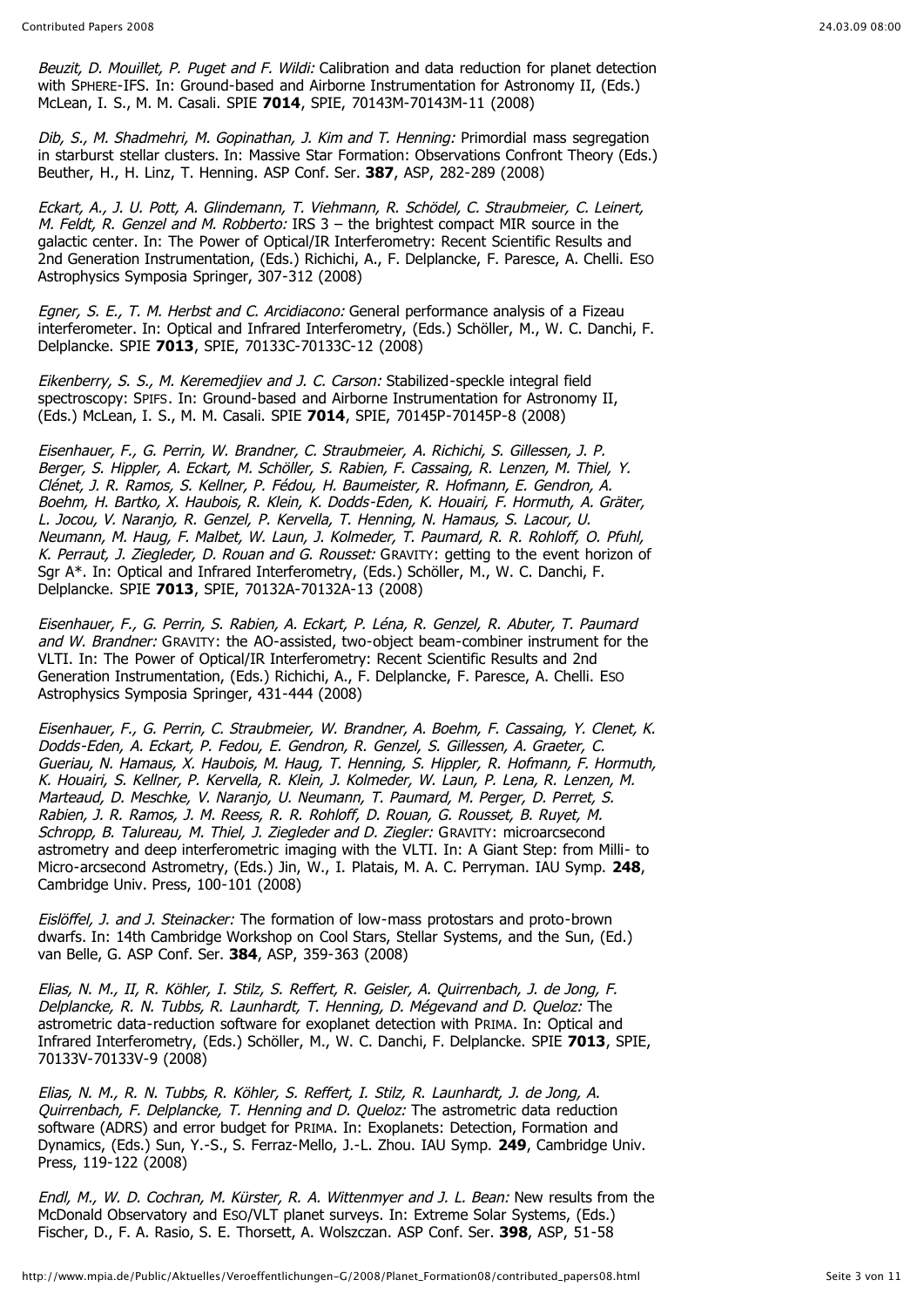(2008)

Farinato, J., R. Ragazzoni, C. Arcidiacono, A. Brunelli, M. Dima, G. Gentile, V. Viotto, E. Diolaiti, I. Foppiani, M. Lombini, L. Schreiber, P. Bizenberger, F. De Bonis, S. Egner, W. Gässler, T. Herbst, M. Kürster, L. Mohr and R. R. Rohloff: The Multiple Field of View Layer Oriented wavefront sensing system of LINC-NIRVANA: two arcminutes of corrected field using solely Natural Guide Stars. In: Adaptive Optics Systems, (Eds.) Hubin, N., C. E. Max, P. L. Wizinowich. SPIE **7015**, SPIE, 70155J-70155J-11 (2008)

Feldt, M., O. Möller-Nilsson, A. I. Pavlov, J.-L. Beuzit, D. Mouillet, R. Gratton, M. Langlois and F. Joos: SPHERE baseline software for reducing calibration data. In: Advanced Software and Control for Astronomy II, (Eds.) Bridger, A., N. M. Radziwill. SPIE **7019**, SPIE, 701930- 701930-8 (2008)

Feldt, M., I. Pascucci, O. Chesneau, D. Apai, T. Henning, C. Leinert, H. Linz, A. Men'shchikov and B. Stecklum: Interferometry of M8E-IR with MIDI – resolving the dust emission. In: The Power of Optical/IR Interferometry: Recent Scientific Results and 2nd Generation Instrumentation (Eds.) Richichi, A., F. Delplancke, F. Paresce, A. Chelli. ESO Astrophysics Symposia Springer, 263-267 (2008)

Foppiani, I., M. Lombini, G. Bregoli, G. Cosentino, E. Diolaiti, G. Innocenti, D. Meschke, R.- R. Rohloff, T. M. Herbst and C. Ciattaglia: An infrared test camera for LBT adaptive optics commissioning. In: Adaptive Optics Systems, (Eds.) Hubin, N., C. E. Max, P. L. Wizinowich. SPIE **7015**, SPIE, 701562-701562-11 (2008)

Gabor, P., P. A. Schuller, B. Chazelas, M. Decaudin, A. Labèque, P. Duret, Y. Rabbia, R. Launhardt, J. Gay, Z. Sodnik, M. Barillot, F. Brachet, T. Laurent, S. Jacquinod, D. Vandormael, J. Loica, D. Mawet, M. Ollivier and A. Léger: Tests of achromatic phase shifters performed on the SYNAPSE test bench: a progress report. In: Optical and Infrared Interferometry, (Eds.) Schöller, M., W. C. Danchi, F. Delplancke. SPIE **7013**, SPIE, 70134O-70134O-11 (2008)

Garcia, P. J. V., J.-P. Berger, A. Marconi, A. Krivov, A. Chiavassa, B. Aringer, B. Nisini, D. Defrére, D. Mawet, D. Schertl, E. Tatuli, E. Thiébaut, F. Baron, F. Malbet, G. Duchéne, G. Weigelt, G. Duvert, G. Henri, H. Klahr, J. Surdej, J.-C. Augereau, J.-F. Claeskens, J. Young, J. Hron, K. Perraut, K.-H. Hofmann, L. Testi, M. Cunha, M. Filho, M. l. De Becker, O. Absil, O. Chesneau, P. Collette, P.-O. Petrucci, R. Neuhaeuser, R. Corradi, S. Antón, S. Wolf, S. Hoenig, S. Renard, T. Forveille, T. Beckert, T. Lebzelter, T. Harries, V. Borkowski and X. Bonfils: Science case for 1 mas spectro-imagining in the near-infrared. In: Optical and Infrared Interferometry, (Eds.) Schöller, M., W. C. Danchi, F. Delplancke. SPIE **7013**, SPIE, 70134N-70134N-14 (2008)

Geisler, R., N. M. Elias, II, A. Quirrenbach, R. Köhler, R. N. Tubbs, T. Henning and D. Queloz: Simulations of imperfect PRIMA fringe sensing units and calibration strategies. In: Optical and Infrared Interferometry, (Eds.) Schöller, M., W. C. Danchi, F. Delplancke. SPIE **7013**, SPIE, 701344-701344-10 (2008)

Geisler, R., J. Setiawan, T. Henning, D. Queloz, A. Quirrenbach, R. Launhardt, A. Müller, S. Reffert and P. Weise: Preparing the exoplanet search with PRIMA: searching for reference stars and target characterization. In: Exoplanets: Detection, Formation and Dynamics, (Eds.) Sun, Y.-S., S. Ferraz-Mello, J.-L. Zhou. IAU Symp. **249**, Cambridge Univ. Press, 61-63 (2008)

Gil, C., F. Malbet, M. Schöller, O. Chesneau and C. Leinert: Observations of 51 Ophiuchi with MIDI at the VLTI. In: The Power of Optical/IR Interferometry: Recent Scientific Results and 2nd Generation Instrumentation, (Eds.) Richichi, A., F. Delplancke, F. Paresce, A. Chelli. ESO Astrophysics Symposia Springer, 187-191 (2008)

Gouliermis, D. A.: Clustered star formation in the Magellanic Clouds. In: Dynamical Evolution of Dense Stellar Systems, (Eds.) Vesperini, E., M. Giersz, A. Sills. IAU Symp. **246**, Cambridge Univ. Press, 61-62 (2008)

Grosbøl, P., H. Dottori and R. Gredel: Young stellar custers in the Southern spiral arm of NGC 2997. In: Mapping the Galaxy and Nearby Galaxies, (Eds.) Wada, K., F. Combes. Springer, 326-327 (2008)

Hatzes, A. P., M. Döllinger, L. Pasquini, J. Setiawan, L. Girardi and L. da Silva: Planets around giant stars. In: Precision Spectroscopy in Astrophysics, (Eds.) Santos, N. C., L.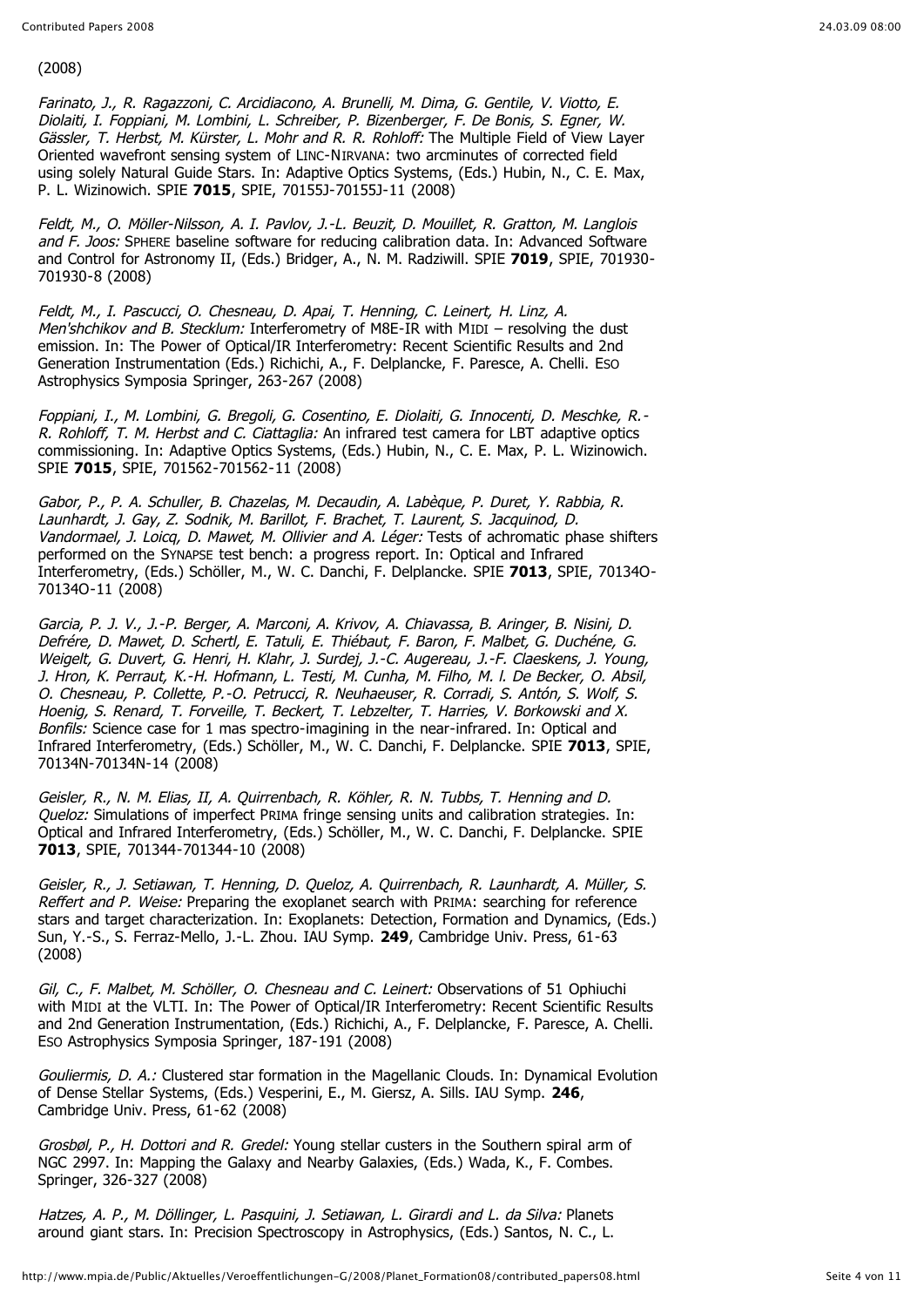Pasquini, A. C. M. Correia, M. Romanielleo. Springer, 197-200 (2008)

Henning, T.: Conference summary. In: Massive Star Formation: Observations Confront Theory (Eds.) Beuther, H., H. Linz, T. Henning. ASP Conf. Ser. **387**, ASP, 452-460 (2008)

Henning, T.: The power of optical and infrared interferometry – from dreams to reality. In: The Power of Optical/IR Interferometry: Recent Scientific Results and 2nd Generation Instrumentation, (Eds.) Richichi, A., F. Delplancke, F. Paresce, A. Chelli. ESO Astrophysics Symposia Springer, 325-327 (2008)

Hippler, S., W. Brandner, Y. Clénet, F. Hormuth, E. Gendron, T. Henning, R. Klein, R. Lenzen, D. Meschke, V. Naranjo, U. Neumann, J. R. Ramos, R.-R. Rohloff and F. Eisenhauer: Near-infrared wavefront sensing for the VLT interferometer. In: Adaptive Optics Systems, (Eds.) Hubin, N., C. E. Max, P. L. Wizinowich. SPIE **7015**, SPIE, 701555-701555- 11 (2008)

Hormuth, F.: MicroLux: high-precision timing of high-speed photometric observations. In: Ground-based and Airborne Instrumentation for Astronomy II, (Eds.) McLean, I. S., M. M. Casali. SPIE **7014**, SPIE, 701446-701446-8 (2008)

Hormuth, F., W. Brandner, S. Hippler and T. Henning: AstraLux - the Calar Alto 2.2-m telescope Lucky Imaging Camera. Journal of Physics Conference Series **131**, 02051 (2008)

Hormuth, F., S. Hippler, W. Brandner, K. Wagner and T. Henning: AstraLux: the Calar Alto lucky imaging camera. In: Ground-based and Airborne Instrumentation for Astronomy II, (Eds.) McLean, I. S., M. M. Casali. SPIE **7014**, SPIE, 701448-701448-12 (2008)

Hormuth, F. and E. Meyer: Minor Planet Observations Minor Planet Circulars **6336**, (2008)

Houairi, K., F. Cassaing, G. Perrin, F. Eisenhauer, W. Brandner, C. Straubmeier and S. Gillessen: Fringe tracking optimization with 4 beams: application to GRAVITY. In: Optical and Infrared Interferometry, (Eds.) Schöller, M., W. C. Danchi, F. Delplancke. SPIE **7013**, SPIE, 70131B-70131B-12 (2008)

Huisken, F., G. Rouillé, M. Arold, A. Staicu and T. Henning: Electronic Spectroscopy of Biological Molecules in Supersonic Jets: The Amino Acid Tryptophane. In: Rarified Gas Dynamics, (Ed.) Abe, T. AIP Conference Proceedings **1084**, AIP, 539-544 (2008)

Joergens, V.: Spectroscopic Companions of Very Young Brown Dwarfs. In: Multiple Stars Across the H-R Diagram, ESO Astrophysics Symposia (Eds.) Hubrig, S., M. Petr-Gotzens, A. Tokovinin. Springer, Berlin 2008, 211-217

Joergens, V. and A. Müller: Discovery of an 18-Jupiter-Mass RV companion orbiting the brown dwarf candidate Cha Hq8. In: Extreme Solar Systems, (Eds.) Fischer, D., F. A. Rasio, S. E. Thorsett, A. Wolszczan. ASP Conf. Ser. **398**, ASP, 47-50 (2008)

Kasper, M. E., J.-L. Beuzit, C. Verinaud, N. Yaitskova, P. Baudoz, A. Boccaletti, R. G. Gratton, N. Hubin, F. Kerber, R. Roelfsema, H. M. Schmid, N. A. Thatte, K. Dohlen, M. Feldt, L. Venema and S. Wolf: EPICS: the exoplanet imager for the E-ELT. In: Adaptive Optics Systems, (Eds.) Hubin, N., C. E. Max, P. L. Wizinowich. SPIE **7015**, SPIE, 70151S-70151S-12 (2008)

Kendrew, S., L. Jolissaint, R. J. Mathar, R. Stuik, S. Hippler and B. Brandl: Atmospheric refractivity effects on mid-infrared ELT adaptive optics. In: Adaptive Optics Systems, (Eds.) Hubin, N., C. E. Max, P. L. Wizinowich. SPIE **7015**, SPIE, 70155T-70155T-11 (2008)

Keremedjiev, M., S. S. Eikenberry and J. C. Carson: SPIFS performance simulations: achieving diffraction-limited spatial resolutions for spectroscopy. In: Ground-based and Airborne Instrumentation for Astronomy II, (Eds.) McLean, I. S., M. M. Casali. SPIE **7014**, SPIE, 70145Q-70145Q-8 (2008)

Kittmann, F., F. Briegel, L. Mohr, S. Egner, W. Gaessler, J. Berwein, A. Pavlov and C. Storz: Design and implementation of a service-oriented driver architecture for LINC-NIRVANA. In: Advanced Software and Control for Astronomy II, (Eds.) Bridger, A., N. M. Radziwill. SOIE **7019**, SPIE, 70191G-70191G-11 (2008)

Klahr, H.: From boulders to planetary systems. New Astronomy Reviews **52**, 78-93 (2008)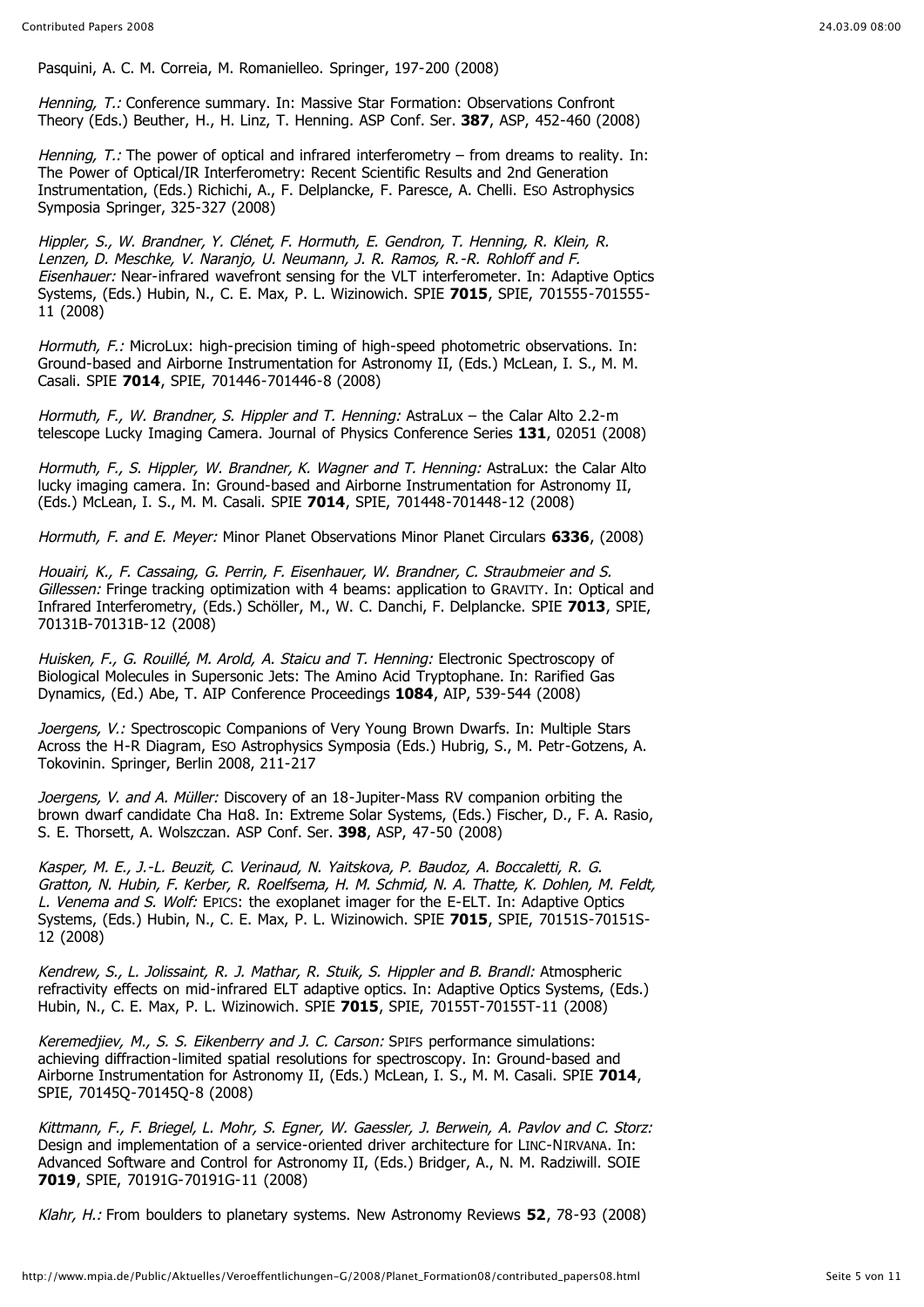Krause, O., S. Birkmann, T. Blümchen, A. Böhm, M. Ebert, U. Grözinger, T. Henning, R. Hofferbert, A. Huber, D. Lemke, R. R. Rohloff, S. Scheithauer, T. Gross, G. Luichtel, C. Stein, R. Stott, M. Übele, J. Amiaux, J. L. Auguères, A. Glauser, A. Zehnder, M. Meijers, R. Jager, P. Parr-Burrman and G. Wright: Cryogenic wheel mechanisms for the Mid-Infrared Instrument (MIRI) of the James Webb Space Telescope (JWST): detailed design and test results from the qualification program. In: Advanced Optical and Mechanical Technologies in Telescopes and Instrumentation, (Eds.) Atad-Ettedgui, E., D. Lemke. SPIE **7018**, SPIE, 701824-701824-10 (2008)

Labadie, L., F. de Bonis, S. Egner, T. Herbst, P. Bizenberger, M. Kürster and A. Delboulé: Preparation of the calibration unit for LINC-NIRVANA. In: Optical and Infrared Interferometry, (Eds.) Schöller, M., W. C. Danchi, F. Delplancke. SPIE **7013**, SPIE, 701334-701334-10 (2008)

Labadie, L., M. Gustafsson, T. M. Herbst and M. Kasper: Resolving with SINFONI the H<sub>2</sub> emission from T Tau's disk. In: SF2A-2008, (Eds.) Charbonnel, C., F. Combes, R. Samadi. French Society of Astronomy and Astrophysics, 483-485 (2008)

Lagarde, S., B. Lopez, R. G. Petrov, K. H. Hofmann, S. Kraus, W. Jaffe, P. Antonelli, Y. Bresson, C. Leinert and A. Matter: MATISSE: concept analysis. In: Optical and Infrared Interferometry, (Eds.) Schöller, M., W. C. Danchi, F. Delplancke. SPIE **7013**, SPIE, 701332- 701332-9 (2008)

Launhardt, R.: Breadboarding an achromatic phase shifter for mid-infrared nulling interferometry. In: Optical and Infrared Interferometry, (Eds.) Schöller, M., W. C. Danchi, F. Delplancke. SPIE **7013**, SPIE, 70134R-70134R-8 (2008)

Launhardt, R., E. J. Bakker, P. Ballester, H. Baumeister, P. Bizenberger, H. Bleuler, R. Dändliker, F. Delplancke, F. Derie, M. Fleury, A. Glindemann, D. Gillet, H. Hanenburg, T. Henning, W. Jaffe, J. A. de Jong, R. Köhler, C. Maire, R. J. Mathar, D. Mégevand, Y. Michellod, P. Müllhaupt, K. Murakawa, F. Pepe, R. S. Le Poole, J. Pragt, D. Queloz, A. Quirrenbach, S. Reffert, L. Sache, Y. Salvadé, O. Scherler, D. Ségransan, J. Setiawan, D. Sosnowska, R. N. Tubbs, L. Venema, K. Wagner, L. Weber and R. Wüthrich: The PRIMA astrometric planet search project. In: The Power of Optical/IR Interferometry: Recent Scientific Results and 2nd Generation Instrumentation (Eds.) Richichi, A., F. Delplancke, F. Paresce, A. Chelli. ESO Astrophysics Symposia Springer, 551-553 (2008)

Launhardt, R., T. Henning, D. Queloz, A. Quirrenbach, F. Delplancke, N. M. Elias, F. Pepe, S. Reffert, D. Søgransan, J. Setiawan and R. Tubbs: The ESPRI project: narrow-angle astrometry with VLTI-PRIMA. In: A Giant Step: from Milli- to Micro-arcsecond Astrometry, (Eds.) Jin, W., I. Platais, M. A. C. Perryman. IAU Symp. **248**, Cambridge Univ. Press, 417- 420 (2008)

Launhardt, R., D. Queloz, T. Henning, A. Quirrenbach, F. Delplancke, L. Andolfato, H. Baumeister, P. Bizenberger, H. Bleuler, B. Chazelas, F. Dérie, L. Di Lieto, T. P. Duc, O. Duvanel, N. M. Elias, II, M. Fluery, R. Geisler, D. Gillet, U. Graser, F. Koch, R. Köhler, C. Maire, D. Mégevand, Y. Michellod, J. M. Moresmau, A. Müller, P. Müllhaupt, V. Naranjo, F. Pepe, S. Reffert, L. Sache, D. Ségransan, Y. Salvadé, T. Schulze-Hartung, J. Setiawan, G. Simond, D. Sosnowska, I. Stilz, B. Tubbs, K. Wagner, L. Weber, P. Weise and L. Zago: The ESPRI project: astrometric exoplanet search with PRIMA. In: Optical and Infrared Interferometry, (Eds.) Schöller, M., W. C. Danchi, F. Delplancke. SPIE **7013**, SPIE, 70132I-70132I-10 (2008)

Lim, T., J. L. Alvarez, E. Bauwens, A. Garcia Bedregal, J. Blommaert, H. Dannerbauer, P. Eccleston, M. Ferlet, S. Fischer, M. Garcia-Marin, A. Glasse, A. M. Glauser, K. Gordon, T. Greene, T. Grundy, M. Hennemann, U. Klaas, A. Labiano, F. Lahuis, J. R. Martínez-Galarza, B. M. Martin, J. Morrison, T. Nakos, B. O'Sullivan, B. Pindor, M. Ressler, B. Shaughnessy, B. Vandenbussche, M. Wells, G. Wright and J. Zuther: First results from MIRI verification model testing. In: Space Telescopes and Instrumentation 2008: Optical, Infrared, and Millimeter, (Eds.) Oschmann, J. M., M. W. M. de Graauw, H. MacEwen. SPIE **7010**, SPIE, 70103A-70103A-12 (2008)

Linz, H., T. Henning, B. Stecklum, A. Men'shchikov, R. van Boekel, R. Follert and M. Feldt: Dissecting massive YSOs with mid-infrared interferometry. In: Massive Star Formation: Observations Confront Theory, (Eds.) Beuther, H., H. Linz, T. Henning. ASP Conf. Ser. **387**, ASP, 132-139 (2008)

Linz, H., B. Stecklum, R. Follert, T. Henning, R. van Boekel, A. Men'shchikov, I. Pascucci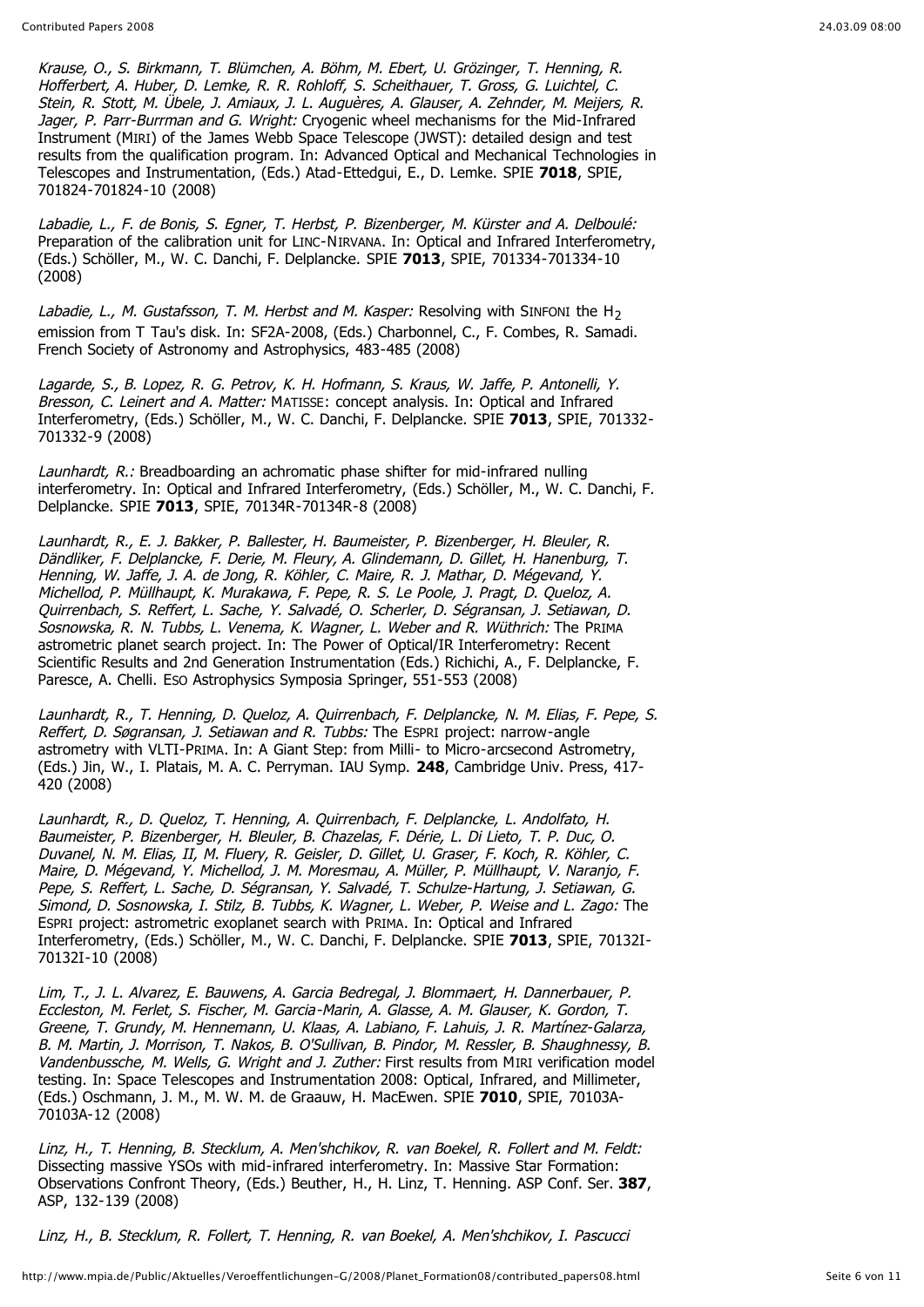and M. Feldt: Mid-infrared interferometry of massive young stellar objects. Journal of Physics Conference Series **131**, 012024 (2008)

Listowski, C., B. Goldman and C. A. L. Bailer-Jones: Search for varability in ultra-cool dwarfs spectroscopic investigation for correlated variability. In: SF2A-2008, (Eds.) Charbonnel, C., F. Combes, R. Samadi. French Society of Astronomy and Astrophysics, 495-496 (2008)

Lopez, B., P. Antonelli, S. Wolf, S. Lagarde, W. Jaffe, R. Navarro, U. Graser, R. Petrov, G. Weigelt, Y. Bresson, K. H. Hofmann, U. Beckman, T. Henning, W. Laun, C. Leinert, S. Kraus, S. Robbe-Dubois, F. Vakili, A. Richichi, P. Abraham, J. C. Augereau, J. Behrend, P. Berio, N. Berruyer, O. Chesneau, J. M. Clausse, C. Connot, K. Demyk, W. C. Danchi, M. Dugué, G. Finger, S. Flament, A. Glazenborg, H. Hannenburg, M. Heininger, Y. Hugues, J. Hron, S. Jankov, F. Kerschbaum, G. Kroes, H. Linz, J. L. Lizon, P. Mathias, R. Mathar, A. Matter, J. L. Menut, K. Meisenheimer, F. Millour, N. Nardetto, U. Neumann, E. Nussbaum, A. Niedzielski, L. Mosoni, J. Olofsson, Y. Rabbia, T. Ratzka, F. Rigal, A. Roussel, D. Schertl, F. X. Schmider, B. Stecklum, E. Thiebaut, M. Vannier, B. Valat, K. Wagner and L. B. F. M. Waters: MATISSE: perspective of imaging in the mid-infrared at the VLTI. In: MATISSE: perspective of imaging in the mid-infrared at the VLTI, **7013**, 70 (2008)

Lopez, B., S. Wolf, M. Duguée, U. Graser, P. Mathias, P. Antonelli, J. C. Augereau, J. Behrend, N. Berruyer, Y. Bresson, O. Chesneau, C. Connot, K. Demyk, E. Difolco, A. Dutrey, S. Flament, P. Gitton, A. Glazenborg, A. Glindemann, M. Heininger, T. Henning, K. H. Hofmann, Y. Hugues, W. Jaffe, S. Jankov, S. Kraus, S. Lagarde, C. Leinert, H. Linz, K. Meisenheimer, L. Mosoni, J. L. Menut, U. Neumann, A. Niedzielski, F. Przygodda, F. Puech, T. Ratzka, R. Rohloff, A. Roussel, D. Schertl, F. X. Schmider, B. Stecklum, E. Thiéebaut, F. Vakili, K. Wagner and G. Weigelt: APerture synthesis in the MID-infrared with the VLTI. In: The Power of Optical/IR Interferometry: Recent Scientific Results and 2nd Generation Instrumentation, (Eds.) Richichi, A., F. Delplancke, F. Paresce, A. Chelli. ESO Astrophysics Symposia Springer, 345-356 (2008)

Luque-Escamilla, P. L., J. Martí, F. Hormuth, J. A. Combi, Á. M. Arjonilla and J. R. Sánchez-Sutil: Wavelet analysis of fast photometry on Cygnus X-1 with the AstraLux camera. In: Observational Evidence for Black Holes in the Universe, (Eds.) Chakrabarti, S. K., A. S. Majumdar. AIP Conference Proceedings **1053**, American Institute of Physics, 387-390 (2008)

Mac Low, M. M.: Feedback processes: a theoretical perspective. In: Massive Star Formation: Observations Confront Theory, (Eds.) Beuther, H., H. Linz, T. Henning. ASP Conf. Ser. **387**, ASP, 148-157 (2008)

Mandel, H., W. Seifert, R. Hofmann, M. Jütte, R. Lenzen, N. Ageorges, D. Bomans, P. Buschkamp, R.-J. Dettmar, C. Feiz, H. Gemperlein, A. Germeroth, L. Geuer, J. Heidt, V. Knierim, W. Laun, M. Lehmitz, U. Mall, P. Müller, V. Naranjo, K. Polsterer, A. Quirrenbach, L. Schäffner, F. Schwind, P. Weiser and H. Weisz; LUCIFER status report: summer 2008. In: Ground-based and Airborne Instrumentation for Astronomy II, (Eds.) McLean, I. S., M. M. Casali. SPIE **7014**, SPIE, 70143S-70143S-9 (2008)

Mathias, P., B. Lopez, J. L. Menut, O. Chesneau, F. Przygodda, N. Berruyer and S. Wolf: Dust and winds from evolved stars. In: The Power of Optical/IR Interferometry: Recent Scientific Results and 2nd Generation Instrumentation (Eds.) Richichi, A., F. Delplancke, F. Paresce, A. Chelli. ESO Astrophysics Symposia Springer, 517-518 (2008)

Matter, A., W. Jaffe, M. Vannier, S. Morel, S. Lagarde, B. Lopez, F. Rantakyrö, T. Rivinius, R. G. Petrov and C. Leinert: First step to detect an extrasolar planet using simultaneous observations with the two VLTI instruments AMBER and MIDI. In: Optical and Infrared Interferometry, (Eds.) Schöller, M., W. C. Danchi, F. Delplancke. SPIE **7013**, SPIE, 701341- 701341-10 (2008)

Mayer, L. and A. J. Gawryszczak: Protoplanetary disk fragmentation with varying radiative physics, initial conditions and numerical techniques. In: Extreme Solar Systems, (Eds.) Fischer, D., F. A. Rasio, S. E. Thorsett, A. Wolszczan. ASP Conf. Ser. **398**, ASP, 243-255 (2008)

Mayor, M., A. P. Boss, P. R. Butler, W. B. Hubbard, P. A. Ianna, M. Kürster, J. J. Lissauer, K. J. Meech, F. Mignard, A. J. Penny, A. Quirrenbach, J. C. Tarter and A. Vidal-Madjar: Commission 53: Extrasolar Planets. In: Reports on Astronomy 2006-2009, (Ed.) van der Hucht, K. A. Transactions of the International Astronomical Union, Series A **27A**, Cambridge Univ. Press, 181-182 (2008)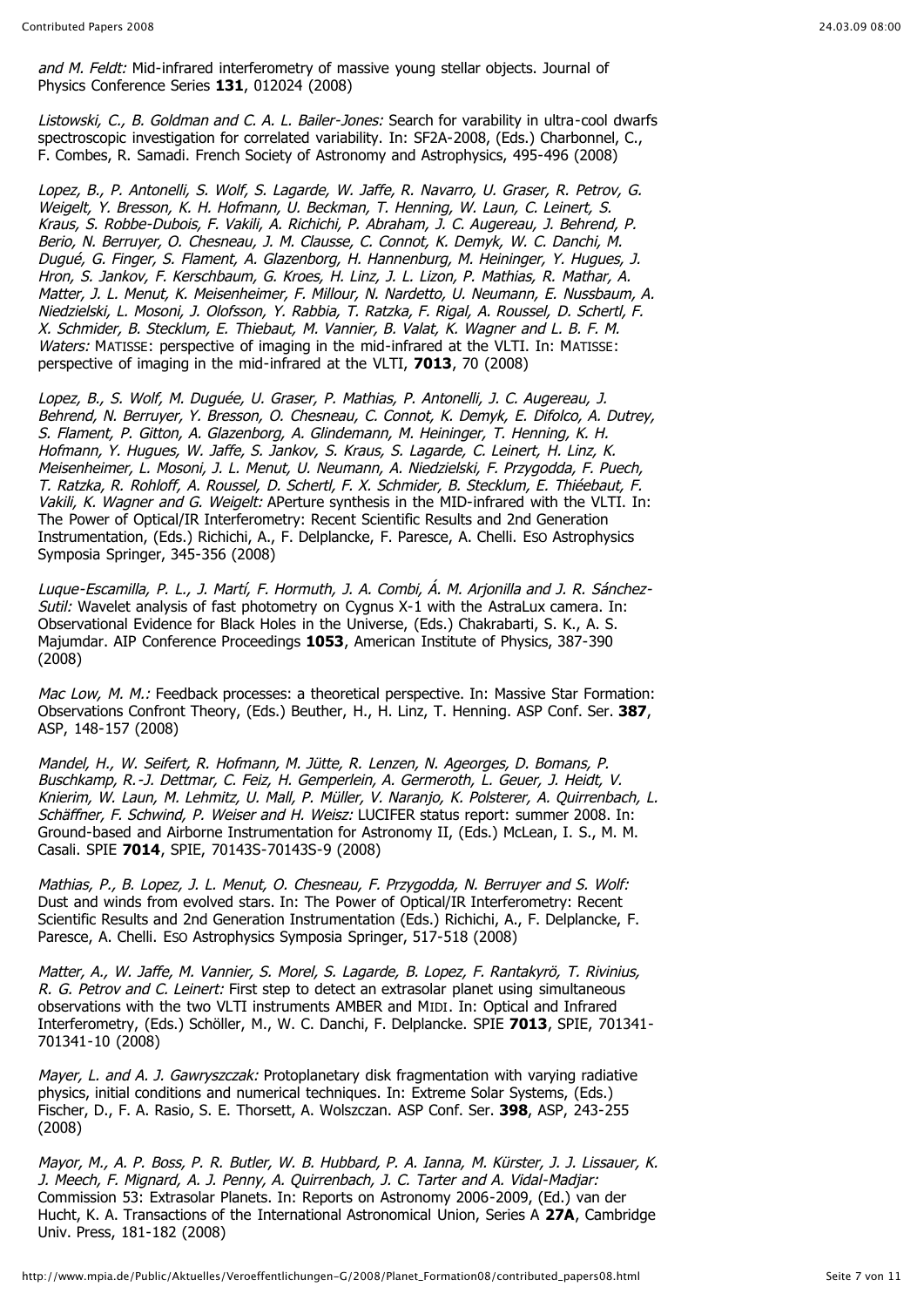Menut, J. L., Y. Bresson, Y. Hugues, S. Flament, P. Antonelli, A. Roussel, N. Schweitzer, P. Antonelli, S. Lagarde, M. Dugué, B. Lopez, S. Wolf, U. Graser, S. Jankov, T. Ratzka, L. Mosoni, A. Niedzielski and E. Thi'Ebaut: A model experiment for APreS-MIDI. In: The Power of Optical/IR Interferometry: Recent Scientific Results and 2nd Generation Instrumentation (Eds.) Richichi, A., F. Delplancke, F. Paresce, A. Chelli. ESO Astrophysics Symposia Springer, 575-576 (2008)

Moro-Martín, A., R. Malhotra, J. M. Carpenter, L. A. Hillenbrand, S. Wolf, M. R. Meyer, D. Hollenback, J. Najita and T. Henning: Dust in the HD 38529 planetary system. In: Extreme Solar Systems, (Eds.) Fischer, D., F. A. Rasio, S. E. Thorsett, A. Wolszczan. ASP Conf. Ser. **398**, ASP, 333-337 (2008)

Mosoni, L., S. Wolf, B. Lopez, F. Przygodda, T. Ratzka and J.-L. Menut: From the VLBI to the VLTI: an APreS-MIDI image reconstruction study. In: The Power of Optical/IR Interferometry: Recent Scientific Results and 2nd Generation Instrumentation (Eds.) Richichi, A., F. Delplancke, F. Paresce, A. Chelli. ESO Astrophysics Symposia Springer, 577-578 (2008)

Ohnaka, K., J. Bergeat, T. Driebe, U. Graser, K. H. Hofmann, R. Köhler, C. Leinert, B. Lopez, F. Malbet, S. Morel, F. Paresce, G. Perrin, T. Preibisch, A. Richichi, D. Schertl, M. Schöller, H. Sol, G. Weigelt and M. Wittkowski: The circumstellar environment of evolved stars as seen by VLTI/MIDI. In: The Power of Optical/IR Interferometry: Recent Scientific Results and 2nd Generation Instrumentation, (Eds.) Richichi, A., F. Delplancke, F. Paresce, A. Chelli. ESO Astrophysics Symposia Springer, 111-115 (2008)

Pasquini, L., M. P. Döllinger, A. Hatzes, J. Setiawan, L. Girardi, L. da Silva, J. R. de Medeiros and A. Weiss: Testing planet formation theories with giant stars. In: Exoplanets: Detection, Formation and Dynamics, (Eds.) Sun, Y.-S., S. Ferraz-Mello, J.-L. Zhou. IAU Symp. **249**, Cambridge Univ. Press, 209-222 (2008)

Pavlov, A., M. Feldt and T. Henning: Data reduction and handling for SPHERE. In: Astronomical Data Analysis Software and Systems XVII, (Eds.) Argyle, R. W., P. S. Bunclark, J. R. Lewis. ASP Conf. Ser. **394**, ASP, 581-584 (2008)

Pavlov, A., O. Möller-Nilsson, M. Feldt, T. Henning, J.-L. Beuzit and D. Mouillet: SPHERE data reduction and handling system: overview, project status, and development. In: Advanced Software and Control for Astronomy II, (Eds.) Bridger, A., N. M. Radziwill. SPIE **7019**, SPIE, 701939-701939-12 (2008)

Pepe, F., D. Queloz, T. Henning, A. Quirrenbach, F. Delplancke, L. Andolfato, H. Baumeister, P. Bizenberger, H. Bleuler, B. Chazelas, F. Dérie, L. Di Lieto, T. P. Duc, O. Duvanel, M. Fleury, D. Gillet, U. Graser, F. Koch, R. Launhardt, C. Maire, D. Mégevand, Y. Michellod, J. M. Moresmau, P. Müllhaupt, V. Naranjo, L. Sache, Y. Salvadé, G. Simond, D. Sosnowska, K. Wagner and L. Zago: The ESPRI Project: differential delay lines for PRIMA. In: Optical and Infrared Interferometry, (Eds.) Schöller, M., W. C. Danchi, F. Delplancke. SPIE **7013**, SPIE, 70130P-12 (2008)

Poglitsch, A., C. Waelkens, O. H. Bauer, J. Cepa, H. Feuchtgruber, T. Henning, C. van Hoof, F. Kerschbaum, O. Krause, E. Renotte, L. Rodriguez, P. Saraceno and B. Vandenbussche: The Photodetector Array Camera and Spectrometer (PACS) for the Herschel Space Observatory. In: Space Telescopes and Instrumentation 2008: Optical, Infrared, and Millimeter, (Eds.) Oschmann, J. M., M. W. M. de Graauw, H. A. MacEwen. SPIE **7010**, SPIE, 701005-701005-12 (2008)

Pott, J. U., A. Eckart, A. Glindemann, T. Viehmann and C. Leinert: VLTI/MIDI measurements of extended mid-infrared emission in the galactic center. In: The Power of Optical/IR Interferometry: Recent Scientific Results and 2nd Generation Instrumentation (Eds.) Richichi, A., F. Delplancke, F. Paresce, A. Chelli. ESO Astrophysics Symposia Springer, 533-534 (2008)

Preibisch, T., T. Driebe, S. Kraus, R. Lachaume, R. V. Boekel and G. Weigelt: VLTI MIDI observations of the Herbig Ae Star HR 5999. In: The Power of Optical/IR Interferometry: Recent Scientific Results and 2nd Generation Instrumentation, (Eds.) Richichi, A., F. Delplancke, F. Paresce, A. Chelli. ESO Astrophysics Symposia Springer, 249-253 (2008)

Puga, E., A. Bik, L. B. F. M. Waters, T. Henning, L. Kaper, M. van den Ancker, A. Lenorzer, E. Churchwell, S. Kurtz, J. A. Rodón, T. Vasyunina, M. B. N. Kouwenhoven, H. Beuther, H. Linz, M. Horrobin, A. Stolte, A. de Koter, W. F. Thi, N. L. Martín-Hernández, B. Acke, F. Comeron, G. van der Plas, C. Waelkens, C. Dominik and M. Feldt: Probing the early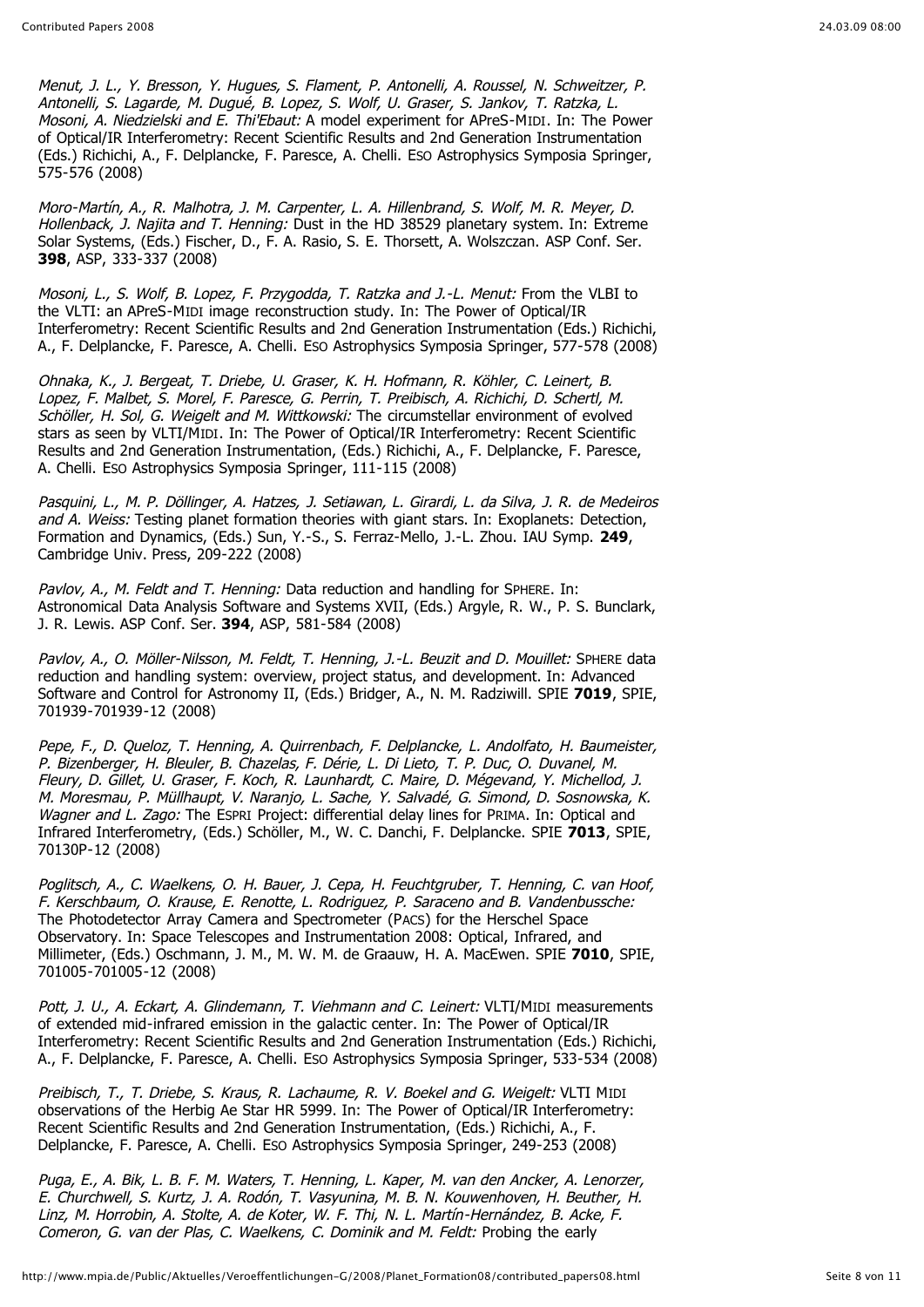evolution of young high-mass stars. In: Massive Star Formation: Observations Confront Theory (Eds.) Beuther, H., H. Linz, T. Henning. ASP Conf. Ser. **387**, ASP, 331-337 (2008)

Quanz, S. P., T. Henning, C. Leinert, T. Ratzka and S. Wolf: FU Orionis - the MIDI perspective. In: The Power of Optical/IR Interferometry: Recent Scientific Results and 2nd Generation Instrumentation, (Eds.) Richichi, A., F. Delplancke, F. Paresce, A. Chelli. ESO Astrophysics Symposia Springer, 243-247 (2008)

Rabien, S., S. Gillessen, J. Ziegleder, M. Thiel, A. Gräter, M. Haug, F. Eisenhauer, G. Perrin, W. Brandner and C. Straubmeier: Fringe detection laser metrology for differential astrometric stellar interferometers. In: Optical and Infrared Interferometry, (Eds.) Schöller, M., W. C. Danchi, F. Delplancke. SPIE **7013**, SPIE, 70130I-70130I-12 (2008)

Ratzka, T. and C. Leinert: Observing T Tauri stars in the mid-infrared with MIDI. In: The Power of Optical/IR Interferometry: Recent Scientific Results and 2nd Generation Instrumentation, (Eds.) Richichi, A., F. Delplancke, F. Paresce, A. Chelli. Springer, 269-273 (2008)

Ratzka, T., C. Leinert, F. Przygodda and S. Wolf: VV CrA - the dusty environment of an infrared companion. In: The Power of Optical/IR Interferometry: Recent Scientific Results and 2nd Generation Instrumentation, (Eds.) Richichi, A., F. Delplancke, F. Paresce, A. Chelli. ESO Astrophysics Symposia Springer, 519-521 (2008)

Rodler, F. and M. Kürster: Towards the detection of reflected light from exo-planets: a comparison of two methods. In: Precision Spectroscopy in Astrophysics, (Eds.) Santos, N. C., L. Pasquini, A. C. M. Correia, M. Romanielleo. ESO, 315-316 (2008)

Rodler, F. and M. Kürster: An upper limit on star light reflected from the hot Jupiter HD 75289 b. In: Extreme Solar Systems, (Eds.) Fischer, D., F. A. Rasio, S. E. Thorsett, A. Wolszczan. ASP Conf. Ser. **398**, ASP, 397-398 (2008)

Rodríguez-Ledesma, M. V., R. Mundt, J. Eislöffel and W. Herbst: Angular momentum evolution of young very low mass stars and brown dwarfs: the Orion Nebula cluster. In: Proceedings of the 15th Young Scientists' Conference on Astronomy and Space Physics, (Eds.) Choliy, V. Y., G. Ivashchenko. Kyivskyi Universyte, 21-24 (2008)

Rohloff, R.-R., T. Blümchen, M. Feldt, V. Naranjo, J. Ramos, K.-D. Müller, H. Marth, P. Pertsch and K. Dohlen: A cryogenic dithering stage for moving SPHERE-IRDIS' detector. In: Advanced Optical and Mechanical Technologies in Telescopes and Instrumentation, (Eds.) Atad-Ettedgui, E., D. Lemke. SPIE **7018**, SPIE, 701829-701829-11 (2008)

Schartmann, M., K. Meisenheimer, M. Camenzind, S. Wolf and T. Henning: 3D-Models of Clumpy Tori in Seyfert Galaxies. In: Relativistic Astrophysics Legacy and Cosmology – Einstein's, (Eds.) Aschenbach, B., V. Burwitz, G. Hasinger, B. Leibundgut. ESO Astrophysics Symposia Springer, 283-286 (2008)

Schartmann, M., K. Meisenheimer, H. Klahr, M. Camenzind, S. Wolf and T. Henning: Turbulent AGN tori. Memorie della Societa Astronomica Italiana **79**, 1132-1135 (2008)

Schreiber, L., M. Lombini, I. Foppiani, D. Meschke, F. De Bonis, P. Bizenberger, G. Bregoli, G. Cosentino, E. Diolaiti, S. Egner, J. Farinato, W. Gaessler, T. Herbst, G. Innocenti, F. Kittmann, L. Mohr, R. Ragazzoni and R.-R. Rohloff: Integration of the mid-high wavefront sensor to the LINC-NIRVANA post-focal relay. In: Adaptive Optics Systems, (Eds.) Hubin, N., C. E. Max, P. L. Wizinowich. SPIE **7015**, SPIE, 70155A-70155A-11 (2008)

Schweitzer, M., A. Poglitsch, W. Raab, R. Klein, R. Hönle, N. Geis, R. Genzel, L. W. Looney, M. Hamidouche and T. K. Henning: Verification of the optical system performance of FIFI-LS: the field-imaging far-infrared line spectrometer for SOFIA. In: Ground-based and Airborne Instrumentation for Astronomy II (Eds.) McLean, I. S., M. M. Casali. SPIE **7014**, SPIE, 70140Z-70140Z-10 (2008)

Setiawan, J., P. Weise, T. Henning, A. P. Hatzes, L. Pasquini, L. D. Silva, L. Girardi, O. von der Lühe, M. P. Döllinger, A. Weiss and K. Biazzo: Planets around active stars. In: Precision Spectroscopy in Astrophysics, (Eds.) Santos, N. C., L. Pasquini, A. C. M. Correia, M. Romaniello. Springer, 201-204 (2008)

Setiawan, J., D. Weldrake, C. Afonso, T. Henning, R. Launhardt, A. Müller and P. Weise: MAESTRO-1 b: A Transiting Planet in a Close Binary? In: Extreme Solar Systems, (Eds.)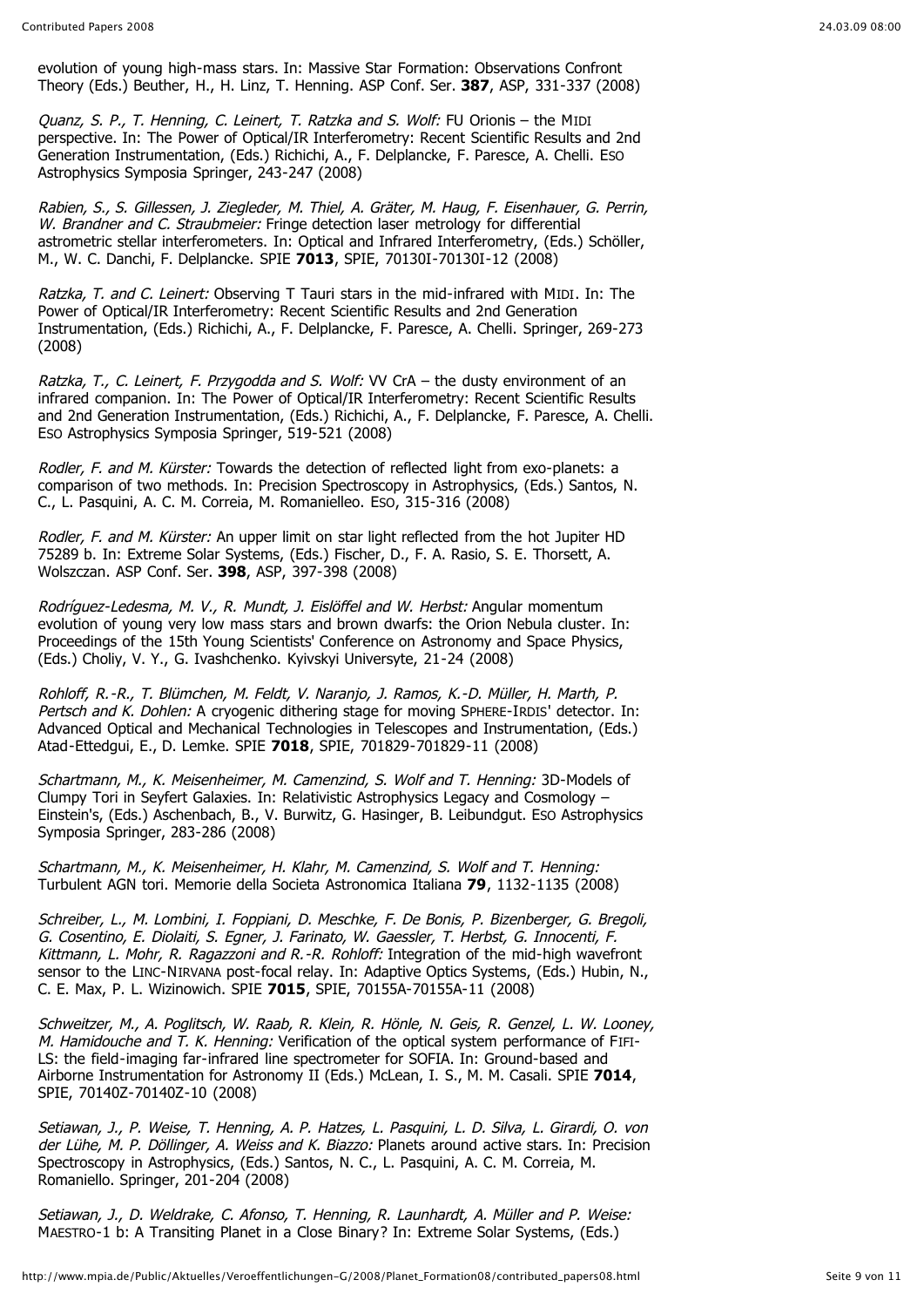Fischer, D., F. A. Rasio, S. E. Thorsett, A. Wolszczan. ASP Conf. Ser. **398**, ASP, 113-115 (2008)

Silva, L. D., L. Girardi, L. Pasquini, R. de Medeiros, J. Setiawan, M. Döllinger, A. Hatzes and A. Weiss: Si and Ca abundances of a selected sample of evolved stars. In: Precision Spectroscopy in Astrophysics, (Eds.) Santos, N. C., L. Pasquini, A. C. M. Correia, M. Romaniello. ESO Astrophysics Symposia Springer, 273-274 (2008)

Smareglia, R., F. Gasparo, P. Manzato, A. Fontana, D. Thompson and R. Gredel: The distributed archive for the LBC/LBT science demonstration time. In: Astronomical Data Analysis Software and Systems, (Eds.) Argyle, R. W., P. S. Bunclark, J. R. Lewis. ASP Conf. Ser. **394**, ASP, 442-445 (2008)

Stegmaier, J. M., S. M. Birkmann, U. Grözinger, O. Krause and D. Lemke: Preparing Herschel's commissioning phase: Ge:Ga detector tuning. In: Space Telescopes and Instrumentation 2008: Optical, Infrared, and Millimeter, (Eds.) Oschmann, J. M., M. W. M. de Graauw, H. A. MacEwen. SPIE **7010**, SPIE, 701009-701009-12 (2008)

Steinacker, J., R. Chini, M. Nielbock, D. E. A. Nürnberger, V. Hoffmeister, J. M. Hure, D. Semenov, C. M. Scheyda and R. Siebenmorgen: Evidence for disks around young massive stars from 3D radiative transfer image modeling. In: Massive Star Formation: Observations Confront, (Eds.) Beuther, H., H. Linz, T. Henning. ASP Conf. Ser. **387**, ASP, 270-275 (2008)

Stoesz, J., E. Masciadri, S. Hagelin, F. Lascaux and S. Egner: G-Scidar measurements of the optical turbulence with standard and high vertical resolution at Mt. Graham. In: Groundbased and Airborne Telescopes II, (Eds.) Stepp, L. M., R. Gilmozzi. SPIE **7012**, SPIE, 70121W-70121W-12 (2008)

Stolte, A., A. M. Ghez, M. R. Morris, J. R. Lu, W. Brandner and K. Matthews: The orbital motion of the Arches cluster – clues on cluster formation near the galactic center. Journal of Physics Conference Series **131**, 012015 online (2008)

Straubmeier, C., F. Eisenhauer, G. Perrin, W. Brandner and A. Eckart: Opto-mechanical design of the spectrometers of GRAVITY: the 6-baseline K-band interferometer for the VLTI. In: Optical and Infrared Interferometry, (Eds.) Schöller, M., W. C. Danchi, F. Delplancke. SPIE **7013**, SPIE, 701331-701331-9 (2008)

Thalmann, C., H. M. Schmid, A. Boccaletti, D. Mouillet, K. Dohlen, R. Roelfsema, M. Carbillet, D. Gisler, J.-L. Beuzit, M. Feldt, R. Gratton, F. Joos, C. U. Keller, J. Kragt, J. H. Pragt, P. Puget, F. Rigal, F. Snik, R. Waters and F. Wildi: SPHERE ZIMPOL: overview and performance simulation. In: Ground-based and Airborne Instrumentation for Astronomy II, (Eds.) McLean, I. S., M. M. Casali. SPIE **7014**, SPIE, 70143F-70143F-12 (2008)

Tubbs, R., N. M. Elias, R. Launhardt, S. Reffert, F. Delplancke, A. Quirrenbach, T. Henning and D. Queloz: ESPRI data-reduction strategy and error budget for PRIMA. In: A Giant Step: from Milli- to Micro-arcsecond Astrometry, (Eds.) Jin, W., I. Platais, M. A. C. Perryman. IAU Symp. **248**, Cambridge Univ. Press, 132-133 (2008)

Wagner, K., U. Mall, J. Ramos and R. Klein: New read-out electronics concept for visual and infrared detector arrays in astronomical instrumentation. In: Ground-based and Airborne Instrumentation for Astronomy II, (Eds.) McLean, I. S., M. M. Casali. SPIE **7014**, SPIE, 70145S-70145S-9 (2008)

Waters, L. B. F. M. and C. Leinert: Mineralogy of Circumstellar Dust. In: The Power of Optical/IR Interferometry: Recent Scientific Results and 2<sup>nd</sup> Generation Instrumentation, (Eds.) Richichi, A., F. Delplancke, F. Paresce, A. Chelli. ESO Astrophysics Symposia Springer, 163-173 (2008)

Weidlich, K., M. Fischer, M. M. Ellenrieder, T. Gross, J.-C. Salvignol, R. Barho, C. Neugebauer, G. Königsreiter, M. Trunz, F. Müller and O. Krause: High-precision cryogenic wheel mechanisms for the JWST NIRSPEC instrument. In: Advanced Optical and Mechanical Technologies in Telescopes and Instrumentation, (Eds.) Atad-Ettedgui, E., D. Lemke. SPIE **7018**, SPIE, 701821-701821-12 (2008)

Weise, P., J. Setiawan, T. Henning and A. MüLler: High-resolution spectroscopic characterization of young stars. In: Precision Spectroscopy in Astrophysics, (Eds.) Santos, N. C., L. Pasquini, A. C. M. Correia, M. Romaniello. ESO Astrophysics Symposia Springer, 325- 326 (2008)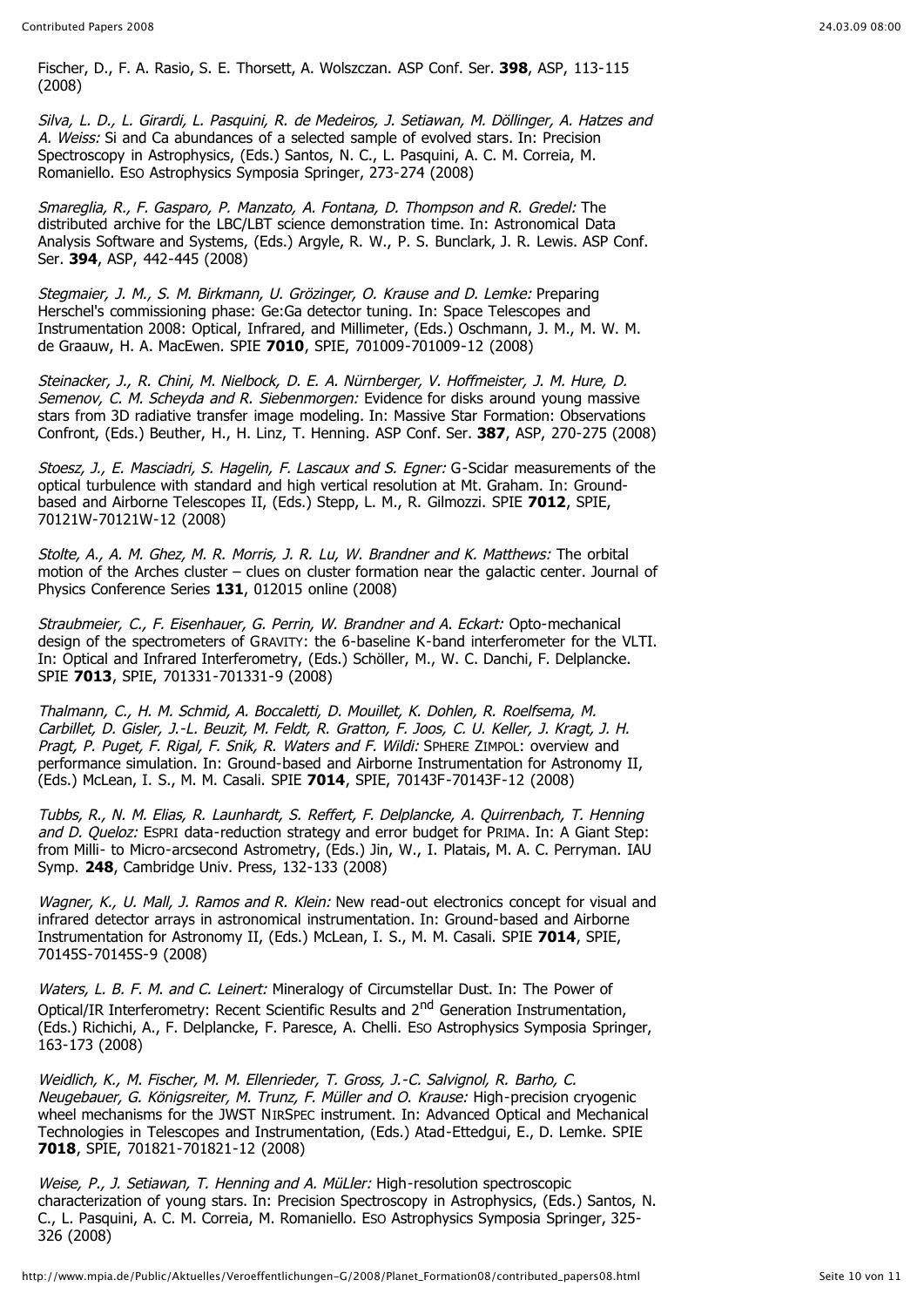Weldrake, D. T. F.: Searching for planetary transits in star clusters. In: Extreme Solar Systems, (Eds.) Fischer, D., F. A. Rasio, S. E. Thorsett, A. Wolszczan. ASP Conf. Ser. **398**, ASP, 133-136 (2008)

Wildi, F., J.-L. Beuzit, M. Feldt, D. Mouillet, K. Dohlen and P. Puget: The SPHERE exoplanet imager: a new management paradigm? In: Modeling, Systems Engineering, and Project Management for Astronomy III, (Eds.) Angeli, G. Z., M. J. Cullum. SPIE **7017**, SPIE, 70170L-70170L-9 (2008)

Wright, D., B. O'Sullivan, J. Thatcher, I. Renouf, G. Wright, M. Wells, A. Glasse, U. Grözinger, J. Sykes, D. Smith, P. Eccleston and B. Shaughnessy: System engineering and management in a large and diverse multinational consortium. In: Modeling, Systems Engineering, and Project Management for Astronomy III, (Eds.) Angeli, G. Z., M. J. Cullum. **7017**, SPIE, 701708-701708-12 (2008)

Wright, G. S., G. Reike, P. Barella, T. Boeker, L. Colina, E. van Dishoeck, P. Driggers, G. Goodson, T. Greene, A. Heske, T. Henning, P. O. Lagage, M. Meixner, H. Norgaard-Nielsen, G. Olofsson, T. Ray, M. Ressler, J. Thatcher, C. Waelkens, D. Wright and A. Zehnder: Design and development of MIRI, the mid-IR instrument for JWST. In: Space Telescopes and Instrumentation 2008: Optical, Infrared, and Millimeter, (Eds.) Oschmann, J. M., M. W. M. de Graauw, H. A. MacEwen. SPIE **7010**, SPIE, 70100T-70100T-10 (2008)

Youdin, A. N. and A. Johansen: Planetesimal formation with particle feedback. In: Extreme Solar Systems, (Eds.) Fischer, D., F. A. Rasio, S. E. Thorsett, A. Wolszczan. ASP Conf. Ser. **398**, ASP, 219-224 (2008)

Zinnecker, H. and H. Beuther: Summary of panel discussion II: theoretical models and observational constraints in high-mass star formation. In: Massive Star Formation: Observations Confront Theory, (Eds.) Beuther, H., H. Linz, T. Henning. ASP Conf. Ser. **387**, ASP, 438-443 (2008)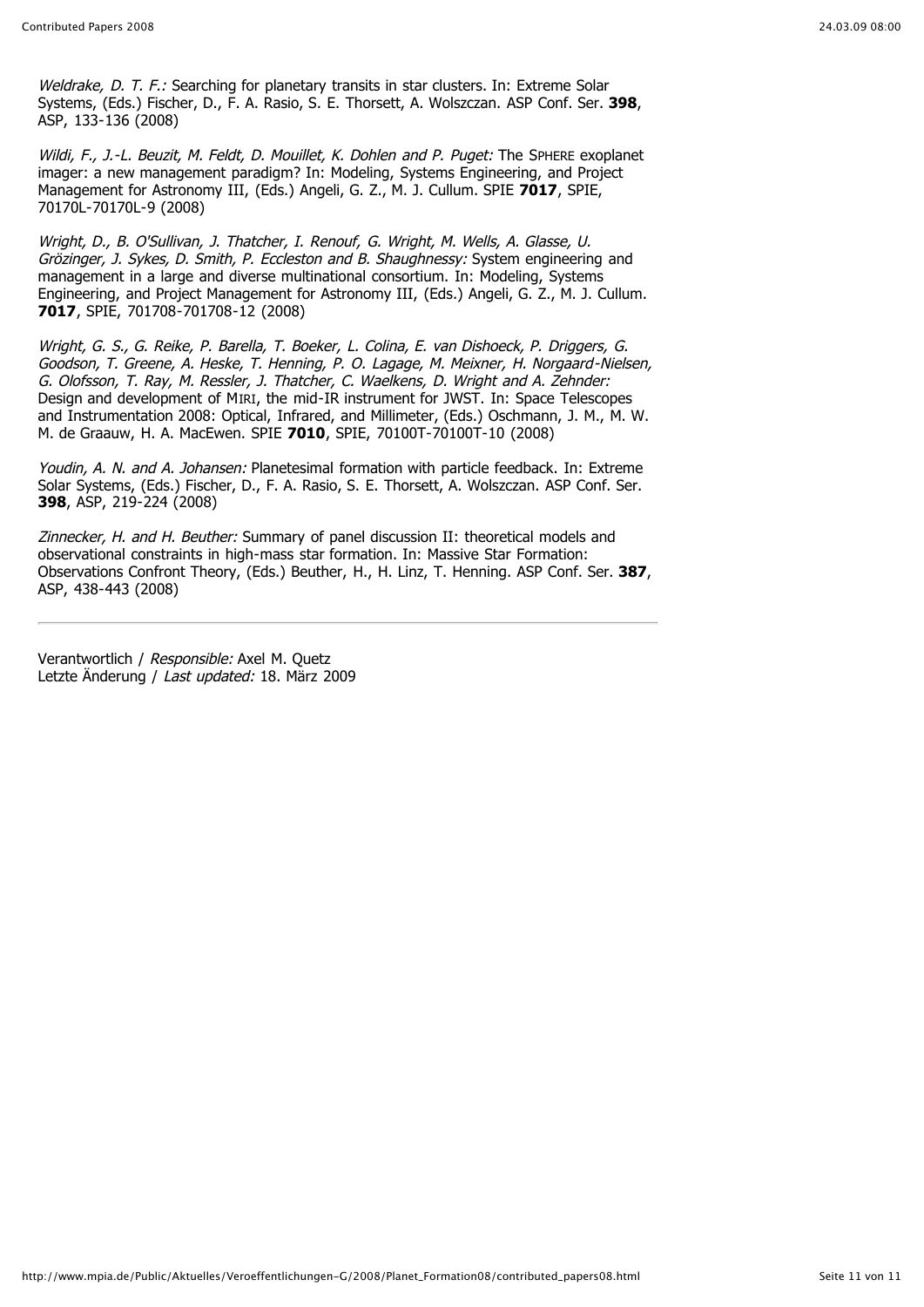#### **Invited papers and reviews:**

Beuther, H.: (Sub)mm interferometry applications in star formation research. In: Jets from Young Stars II: Clues from High Angular Resolution Observations Lecture Notes in Physics, Vol. 742, (Eds.) Bacciotti, F., E. Whelan, L. Testi. Springer Berlin 2008, 219-239

Beuther, H.: Massive star formation: the power of interferometry In: Cosmic Matter, Reviews in Modern Astronomy, Vol. 20, (Ed.) Röser, S. Wiley-VCH, Weinheim 2008, 15-39

Dullemond, C. P., F. Brauer, T. Henning and A. Natta: Dust coagulation and processing in an evolving disk. Physica Scripta. T **130**, 014015 (2008)

Henning, T.: Early phases of planet formation in protoplanetary disks. Physica Scripta Volume T **130**, 4019 (2008)

Henning, T. and D. Semenov: The birth and death of organic molecules in protoplanetary disks. In: Organic Matter in Space, (Eds.) Kwok, S., S. Sandford. IAU Symp. **251**, Cambridge Univ. Press, 89-98 (2008)

Jäger, C., H. Mutschke, I. Llamas-Jansa, T. Henning and F. Huisken: Laboratory analogs of carbonaceous matter: Soot and its precursors and by-products. In: Organic Matter in Space, (Eds.) Kwok, S., S. Sandford. IAU Symp. **251**, Cambridge Univ. Press 425-432 (2008)

van Boekel, R.: 10 mm interferometry of disks around young stars. Journal of Physics Conference Series **131**, 012023 online (2008)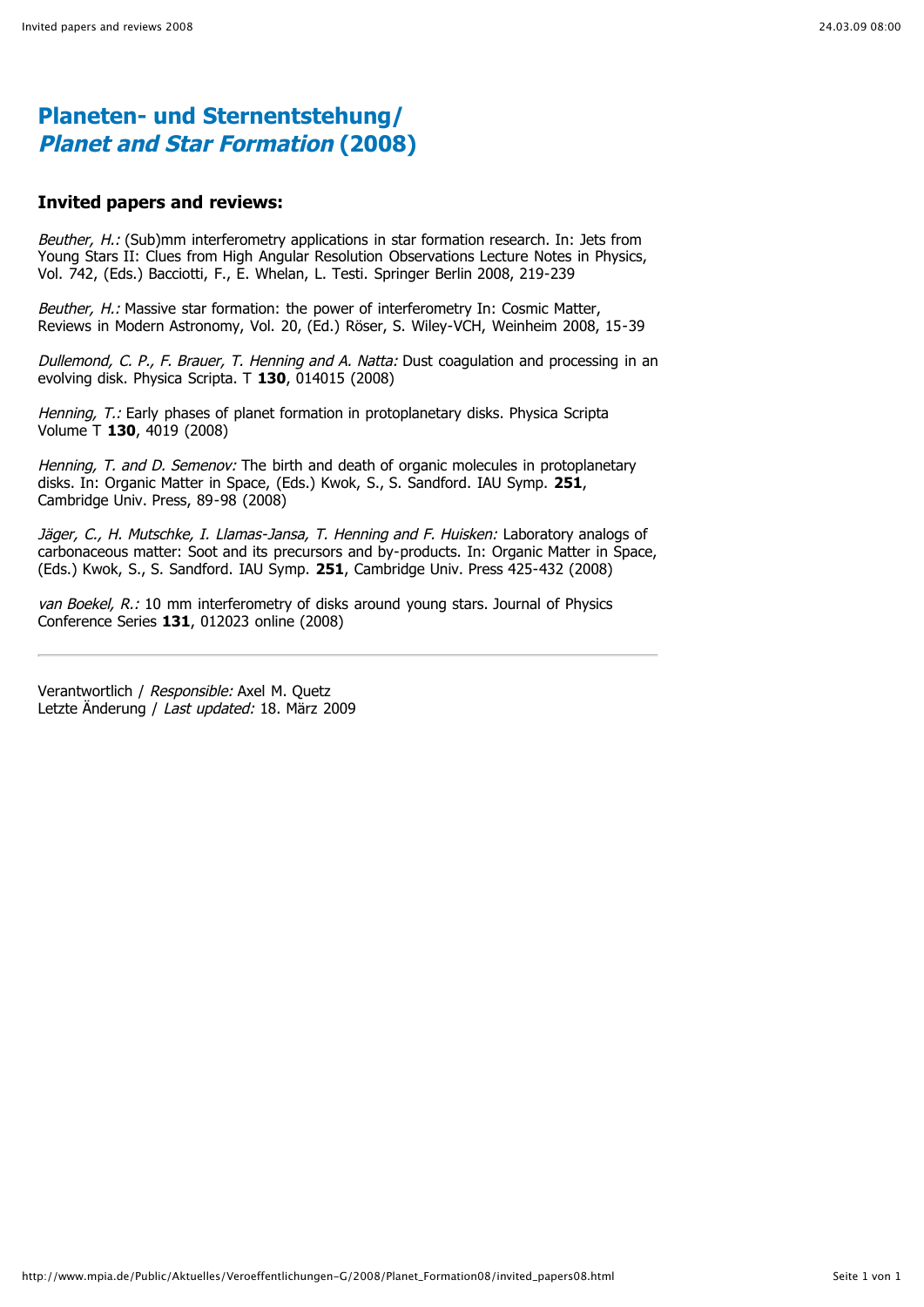### **Conference Proceedings & Books:**

Atad-Ettedgui, E., Lemke, D. (Eds.): Advanced Optical and Mechanical Technologies in Telescopes and Instrumentation, SPIE 7018. SPIE, 701801pp (2008)

Beuther, H., H. Linz and T. Henning: Massive Star Formation: Observations Confront Theory. In: Book Massive Star Formation: Observations Confront Theory, (Ed.)^(Eds.) Editor. Series Massive Star Formation: Observations Confront Theory, ASP Conf. Ser 387. ASP, 470pp (2008)